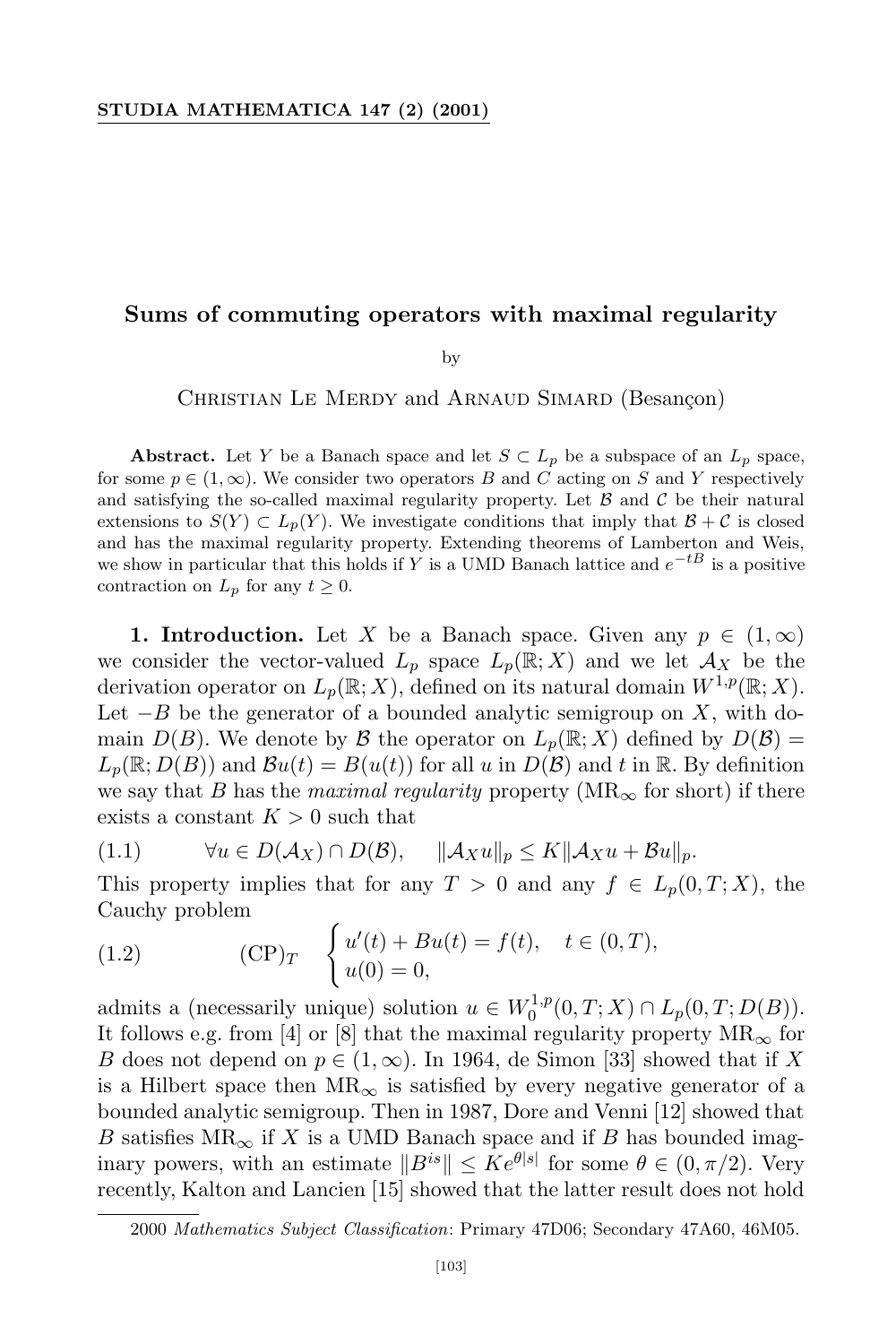true if we remove the assumption on imaginary powers. They proved that if *X* is a separable Banach lattice and if every negative generator of a bounded analytic semigroup on *X* satisfies  $MR_{\infty}$ , then *X* is isomorphic to a Hilbert space. We refer to [4], [8], [11], and [21] for some background on  $MR_{\infty}$  and its variants, and to [31] for general information on UMD Banach spaces.

We are interested in the following general problem. Let *−B* and *−C* be the generators of two commuting bounded analytic semigroups on *X*, and assume that *B* and *C* satisfy MR*∞*. Which additional conditions ensure that the sum  $B+C$  is closed and in that case, does it satisfy  $MR_{\infty}$  as well? Our motivation for this problem lies in results from [13], [30], and [18] which show that in many natural situations, sufficient conditions for  $MR_{\infty}$ , such as having bounded imaginary powers or a bounded  $H^{\infty}$  functional calculus, are preserved by taking sums of commuting operators. In this paper, we shall obtain positive results in cases when *X* is a tensor product of two Banach spaces and the operators *B* and *C* act on one of the components of the tensor product. A typical situation is that of vector-valued *L<sup>p</sup>* spaces. Let *Y* be a Banach space, let  $(\Omega, \mu)$  be a measure space, and let  $X = L_p(\Omega; Y)$  for some  $p \in (1, \infty)$ . Let *B* and *C* be negative generators of bounded analytic semigroups on  $L_p(\Omega, d\mu)$  and *Y* respectively. It is not hard to see that  $B \otimes I_Y$ and  $I_{L_p} \otimes C$  admit closures  $\beta$  and  $C$  on X. In Section 4 (Theorem 4.3), we will show that if  $e^{-tB}$  is contractively regular for any  $t \geq 0$  (see below for a definition), if *Y* is a UMD Banach lattice, and if *C* satisfies  $MR_{\infty}$ , then  $B + C$  is closed and satisfies  $MR_{\infty}$ . This result extends a well known result of Lamberton [17] (see also [8, Section 5]), corresponding to the case when  $C = 0$ , and complements some recent work of Weis  $([34], [35])$ . In Section 5 (Theorem 5.2), we will show that if *Y* is a Hilbert space, if *C* admits a bounded  $H^{\infty}$  functional calculus, and if *B* satisfies  $MR_{\infty}$ , then  $B + C$  is closed and satisfies  $MR_{\infty}$ . This result complements [18, Theorem 1.4].

We will work in the more general context of the so-called vector-valued  $SL_p$  spaces, and will establish a general result (Theorem 4.1) from which the two theorems presented above will be deduced. For any closed subspace  $S \subset L_p(\Omega, d\mu)$ , called an  $SL_p$  space, and any Banach space *Y*, we will consider the Banach space  $X = S(Y)$ , defined as the closure of  $S \otimes Y$  in  $L_p(\Omega; Y)$ , and consider operators *B* and *C* acting on *S* and *Y* respectively. Theorem 4.1 will provide a general sufficient condition ensuring that the sum  $\mathcal{B} + \mathcal{C}$  of the extensions of *B* and *C* to *X* is closed and satisfies  $MR_{\infty}$ . Its proof requires several preparatory results of independent interest which are established in the next two sections.

All Banach spaces considered here, including Banach lattices, are complex. Given a Banach space  $X$ , we denote by  $B(X)$  the Banach algebra of all bounded linear operators on *X*.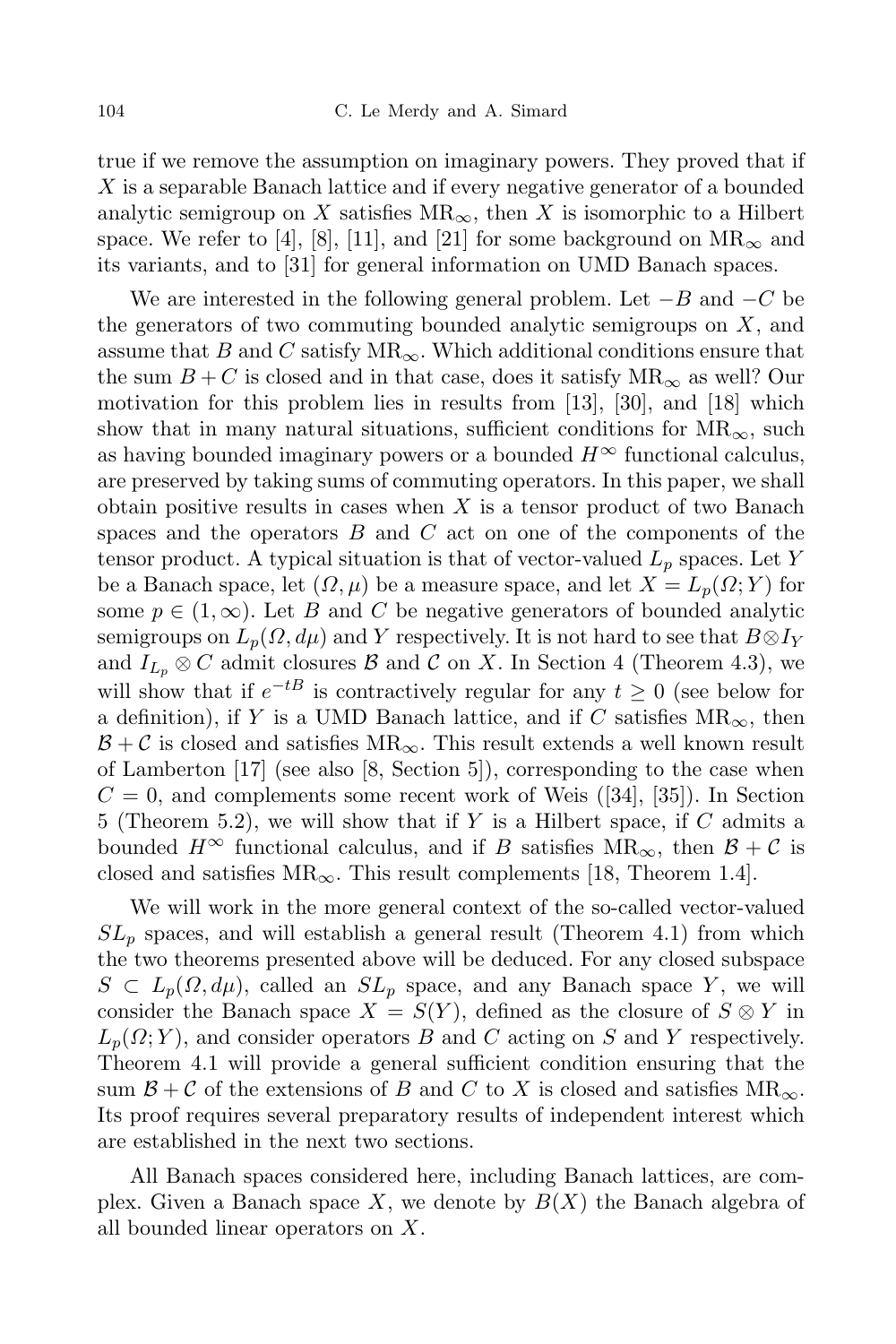**2. A domination principle for contractively regular semigroups.** Let  $1 \leq p \leq \infty$ , let  $(\Omega, \mu)$  be a measure space, and let S be a closed subspace of  $L_p(\Omega, d\mu)$ . It is plain that for any Banach spaces  $Y_1, Y_2$  and any bounded operator  $b: Y_1 \rightarrow Y_2$ , the tensor product mapping  $I_S \otimes b$  extends to a bounded operator from  $S(Y_1)$  into  $S(Y_2)$ , with

(2.1) 
$$
||I_S \otimes b : S(Y_1) \to S(Y_2)|| = ||b||.
$$

In particular, given a Banach space *Y* , the tensorization by *I<sup>S</sup>* yields an isometric embedding

$$
(2.2) \t\t B(Y) \subset B(S(Y)).
$$

The tensorization of a bounded operator on *S* by *I<sup>Y</sup>* requires some special assumptions. We say that a bounded operator  $T : S \rightarrow S$  is *regular* if there exists a constant  $K > 0$  such that

$$
(2.3) \quad \forall n \in \mathbb{N}^* \ \forall x_1, \dots, x_n \in S, \quad \parallel \sup_{1 \leq i \leq n} |Tx_i| \|_p \leq K \parallel \sup_{1 \leq i \leq n} |x_i| \|_p.
$$

We denote by  $||T||_r$  the smallest constant *K* which satisfies (2.3). Clearly  $\| \cdot \|_{r}$  is a norm on the vector space of regular operators on *S*. When  $\|T\|_{r}$ *≤* 1 we say that *T* is *contractively regular* and by extension a *contractively regular semigroup*  $(T_t)_{t>0}$  on *S* is a c<sub>0</sub>-semigroup such that for all  $t \geq 0$ ,  $T_t$  is contractively regular. We refer to [29] for some information on regular operators on  $SL_p$  spaces. This notion extends the well known one of regular operators on  $L_p$  spaces. We recall that any bounded operator on  $L_1(\Omega, d\mu)$ or on  $L_{\infty}(\Omega, d\mu)$  is regular and that if  $p \in (1, \infty)$ , a bounded operator  $T: L_p(\Omega, d\mu) \to L_p(\Omega, d\mu)$  is regular if and only if *T* is a linear combination of positive operators on  $L_p(\Omega, d\mu)$  (see e.g. [24] or [32]). In particular we mention that a positive operator *T* on  $L_p(\Omega, d\mu)$  satisfies  $||T||_r = ||T||$ . More generally, *T* is contractively regular if and only if there exists a positive contraction  $\hat{T}: L_p(\Omega, d\mu) \to L_p(\Omega, d\mu)$  such that  $|T(f)| \leq \hat{T}(|f|)$  for every  $f \in L_p(\Omega, d\mu)$ . The following reformulation of regularity will be useful.

LEMMA 2.1. Let  $T : S \to S$  be a bounded operator. Then  $T$  is regular if  $\alpha$  *and only if for any Banach space Y*, *the tensor product*  $T \otimes I_Y$  *extends to*  $a$ *bounded operator on S*(*Y* )*. Furthermore*, *we have*

(2.4) 
$$
||T \otimes I_Y : S(Y) \to S(Y)|| \le ||T||_{r}.
$$

*Proof.* Note that  $(2.3)$  means that  $||T \otimes I_{\ell_n^{\infty}} : S(\ell_n^{\infty}) \to S(\ell_n^{\infty})|| \leq K$  for any integer  $n \geq 1$ . Assume that *T* is regular and let *Y* be a finite-dimensional Banach space. For any  $\varepsilon > 0$ , there exist an integer  $n \geq 1$ , a subspace  $E \subset \ell_n^{\infty}$ , and an isomorphism  $b: Y \to E$  such that  $||b|| \cdot ||b^{-1}|| \leq 1 + \varepsilon$ . Using (2.1) twice, we obtain  $||T \otimes I_Y|| \le ||T||_r(1+\varepsilon)$ . Since  $\varepsilon$  is arbitrary, we obtain (2.4) for any finite-dimensional *Y* . The inequality for arbitrary *Y* follows at once because  $S \otimes Y$  is dense in  $S(Y)$  by definition. Conversely, the boundedness of *T* ⊗ *I*<sub>*c*0</sub> on *S*(*c*<sub>0</sub>) implies (2.3). ■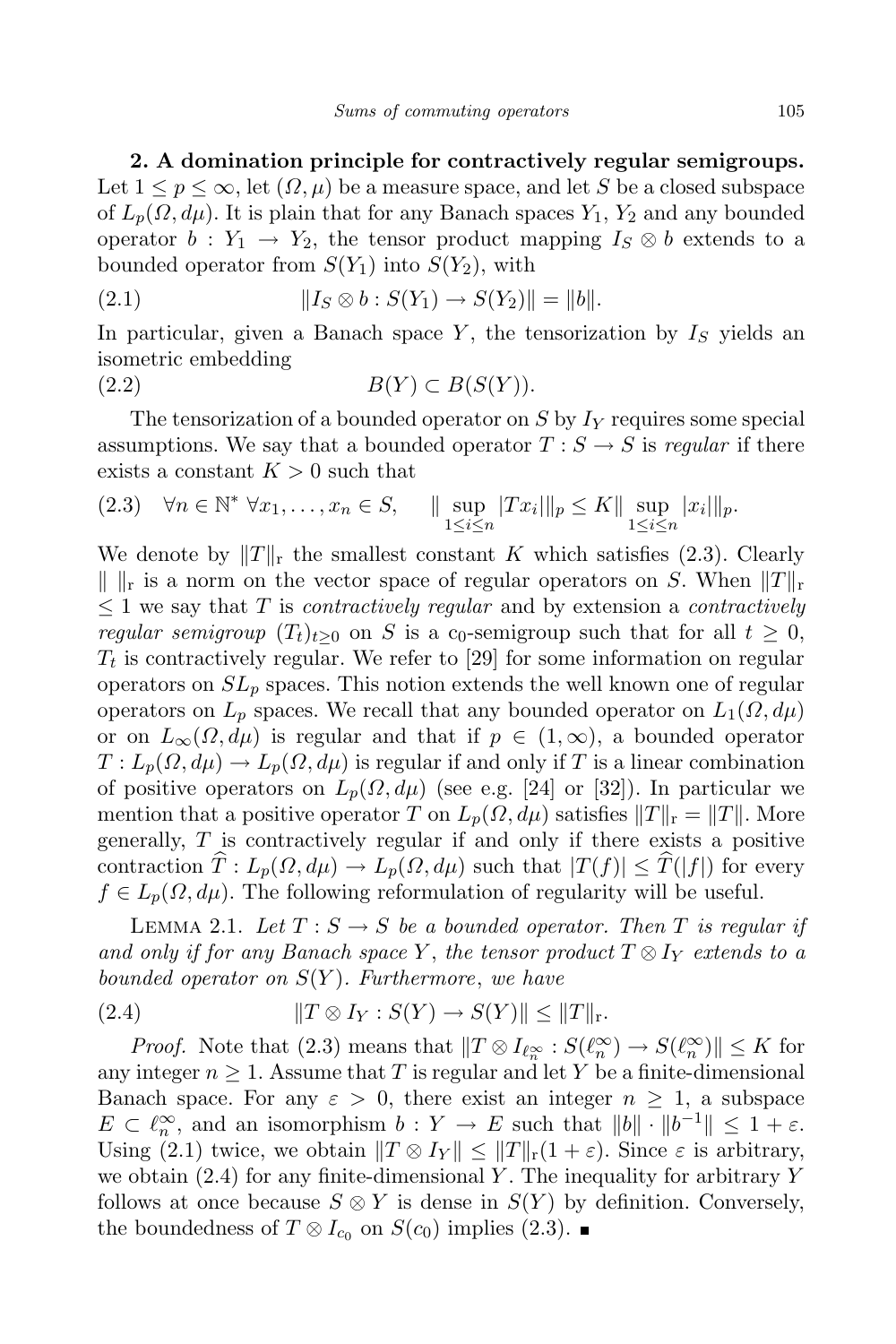If  $T : S \subset L_p(\Omega, d\mu) \to S$  is regular and  $b : Y \to Y$  is bounded, then  $T \otimes b = (T \otimes I_Y)(I_S \otimes b)$  extends to a bounded operator on  $S(Y)$  that we denote by  $T \overline{\otimes} b$ . By (2.1) and (2.4), we have

$$
||T \overline{\otimes} b : S(Y) \to S(Y)|| \leq ||T||_{r} ||b||.
$$

If *B* (resp. *C*) is a closed operator on *S* (resp. *Y* ), then the tensor product  $B \otimes I_Y$  (resp.  $I_S \otimes C$ ), defined on  $D(B) \otimes Y$  (resp.  $S \otimes D(C)$ ), is closable on  $S(Y)$  (see e.g. [19, Lemma 1]). These closures will be denoted by  $\beta$  and  $\beta$ .

If  $(T_t)_{t>0}$  is a contractively regular semigroup on *S*, then  $(T_t \overline{\otimes} I_Y)_{t>0}$  is obviously a contraction  $c_0$ -semigroup on  $S(Y)$ . It is easy to check that if  $-B$ is the generator of  $(T_t)_{t>0}$ , then  $-\beta$  is the generator of  $(T_t \otimes I_Y)_{t>0}$ . Note that similarly, if  $(V_t)_{t>0}$  is a bounded c<sub>0</sub>-semigroup on *Y* with generator  $-C$ , then  $(I_S \overline{\otimes} V_t)_{t>0}$  is a bounded c<sub>0</sub>-semigroup on  $S(Y)$  with generator  $-\mathcal{C}$ . It should be noticed that if  $(V_t)_{t>0}$  extends to a bounded analytic semigroup on *Y*, then the same property holds for  $(I_S \otimes V_t)_{t \geq 0}$  on  $S(Y)$ .

We now wish to establish a domination principle for contractively regular semigroups on *S* which will extend a famous inequality of Coifman–Weiss [7, Corollary 4.17]. Our result is also clearly related to [5, Theorem 5.6], and actually extends it. We start with the discrete counterpart of this principle. Let us denote by  $\sigma$  the shift operator on  $\ell_p(\mathbb{Z})$  defined by

$$
\forall (x_n)_{n \in \mathbb{Z}} \in \ell_p, \qquad \sigma[(x_n)_{n \in \mathbb{Z}}] = (x_{n-1})_{n \in \mathbb{Z}}.
$$

LEMMA 2.2. Let *S* be a closed subspace of  $L_p(\Omega, d\mu)$  for some  $p \in$ [1*,∞*)*. Let T be a contractively regular operator on S. Let Y be a Banach space. Then for any sequence*  $b \in \ell_1(\mathbb{N}; B(Y))$  *we have* 

$$
(2.5) \qquad \left\| \sum_{k\geq 0} T^k \,\overline{\otimes}\, b(k) \right\|_{B(S(Y))} \leq \left\| \sum_{k\geq 0} \sigma^k \,\overline{\otimes}\, b(k) \right\|_{B(\ell_p(\mathbb{Z};Y))}.
$$

*Proof.* Regard  $T: S \to S \subset L_p(\Omega, d\mu)$  as having values in  $L_p(\Omega, d\mu)$ . Since *T* is contractively regular, it admits an extension  $\widetilde{T}: L_p(\Omega, d\mu) \rightarrow$  $L_p(\Omega, d\mu)$  such that  $\|\widetilde{T}\|_{\mathbf{r}} = \|T\|_{\mathbf{r}}$ . This extension property of regular operators is due to Pisier [29, Theorem 3]. Then for any sequence  $b \in \ell_1(\mathbb{N}; B(Y))$ we have

$$
(2.6) \qquad \Big\|\sum_{k\geq 0} T^k \,\overline{\otimes}\, b(k)\Big\|_{B(S(Y))} \leq \Big\|\sum_{k\geq 0} \widetilde{T}^k \,\overline{\otimes}\, b(k)\Big\|_{B(L_p(\Omega;Y))}.
$$

We can now apply Akcoglu's dilation theorem [1] and its generalizations ([6], [26]), which ensure that there exist a measure space  $(\Omega', \mu')$ , two contractively regular operators

$$
J: L_p(\Omega, d\mu) \to L_p(\Omega', d\mu')
$$
 and  $P: L_p(\Omega', d\mu') \to L_p(\Omega, d\mu)$ ,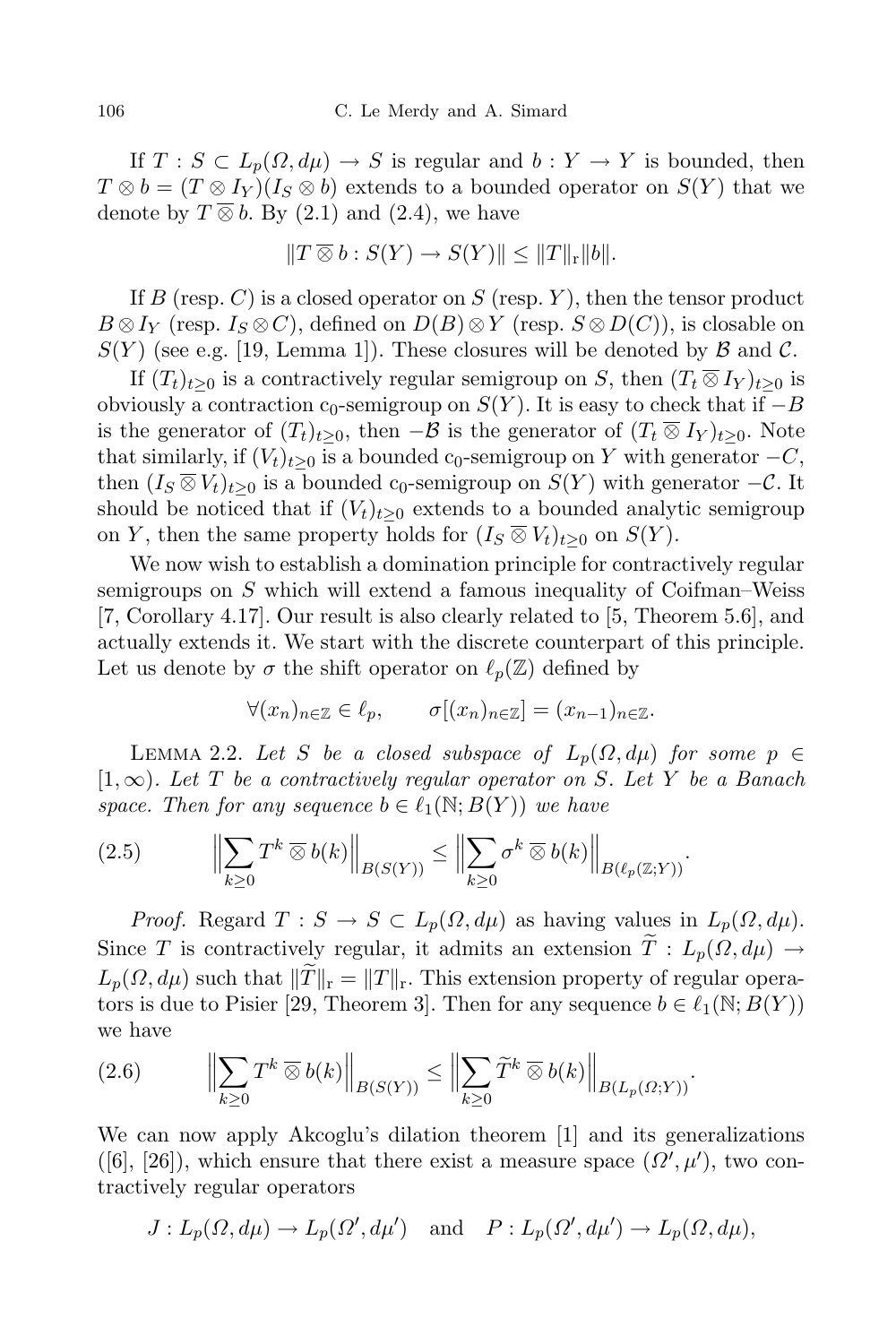and an invertible isometric operator  $U: L_p(\Omega', d\mu') \to L_p(\Omega', d\mu')$  such that both *U* and *U <sup>−</sup>*<sup>1</sup> are contractively regular, and

(2.7) 
$$
\forall n \in \mathbb{N}, \quad \widetilde{T}^n = PU^n J.
$$

Note by Lemma 2.1 that  $||U||_r \leq 1$  and  $||U^{-1}||_r \leq 1$  imply that  $||U^n \overline{\otimes} I_Y||$  $= 1$  for any  $n \in \mathbb{Z}$ . The Coifman–Weiss transference principle [7] (in fact, a vector-valued version of it) can therefore be applied to the sequence  $(U^n \overline{\otimes} I_Y)_{n \in \mathbb{Z}}$  and we find that for any sequence  $b \in \ell_1(\mathbb{Z}; B(Y)),$ 

$$
(2.8) \qquad \Big\|\sum_{k\in\mathbb{Z}} U^k \,\overline{\otimes}\, b(k)\Big\|_{B(L_p(\Omega';Y))} \le \Big\|\sum_{k\in\mathbb{Z}} \sigma^k \,\overline{\otimes}\, b(k)\Big\|_{B(\ell_p(\mathbb{Z};Y))}.
$$

Assume that *b* is supported by N. From (2.7), we deduce

(2.9) 
$$
\sum_{k\geq 0} \widetilde{T}^k \otimes b(k) = (P \otimes I_Y) \Bigl(\sum_{k\geq 0} U^k \otimes b(k)\Bigr) (J \otimes I_Y)
$$

on  $L_p(\Omega, d\mu) \otimes Y$ . Since P and J are contractively regular, Lemma 2.1 implies that

$$
||P \overline{\otimes} I_Y||_{B(L_p(\Omega';Y),L_p(\Omega;Y))} \le 1 \quad \text{and} \quad ||J \overline{\otimes} I_Y||_{B(L_p(\Omega;Y),L_p(\Omega';Y))} \le 1.
$$

Therefore  $(2.6)$ ,  $(2.8)$  and  $(2.9)$  give the desired inequality  $(2.5)$ .

We shall denote by  $(U_t)_{t>0}$  the translation semigroup on  $L_p(\mathbb{R})$  defined for any *f* in  $L_p(\mathbb{R})$  by  $U_t(f)(s) = f(s-t)$ ,  $s \in \mathbb{R}$ . Note that it is obviously a contractively regular semigroup. The following result is a generalization of [5, Theorem 5.6], which we recover when  $S = L_p(\Omega, d\mu)$ , the  $T_t$ 's are positive contractions, and *b* is scalar-valued.

Theorem 2.3. *Let Y be a Banach space and S be a closed subspace of*  $L_p(\Omega, d\mu)$  *for some*  $p \in [1, \infty)$ *. Let*  $(T_t)_{t>0}$  *be a contractively regular semigroup on S. Then for any*  $b \in L_1(\mathbb{R}_+; B(\overline{Y}))$  *we have* 

$$
(2.10) \qquad \Big\|\int_{0}^{\infty} T_t \,\overline{\otimes}\, b(t) \, dt \Big\|_{B(S(Y))} \le \Big\|\int_{0}^{\infty} U_t \,\overline{\otimes}\, b(t) \, dt \Big\|_{B(L_p(\mathbb{R};Y))}.
$$

*Proof.* We shall only outline the proof. Indeed we follow a well known discretization principle introduced in [7], and whose details appear e.g. in [5, Appendix]. First note that compactly supported functions in  $L_1(\mathbb{R}_+; B(Y))$ are dense in  $L_1(\mathbb{R}_+; B(Y))$ , hence we may assume that the support of *b* is compact. Under this assumption, there exist sequences  $b_N = (b_N(k))_{k>0}$  $\ell_1(\mathbb{N}; B(Y))$  such that for all  $x \in S(Y)$ ,

(2.11) 
$$
\int_{0}^{\infty} (T_t \overline{\otimes} b(t))(x) dt = \lim_{N \to \infty} \sum_{k \ge 0} (T_{1/N}^{k} \overline{\otimes} b_N(k))(x)
$$

and for any  $N \geq 1$ ,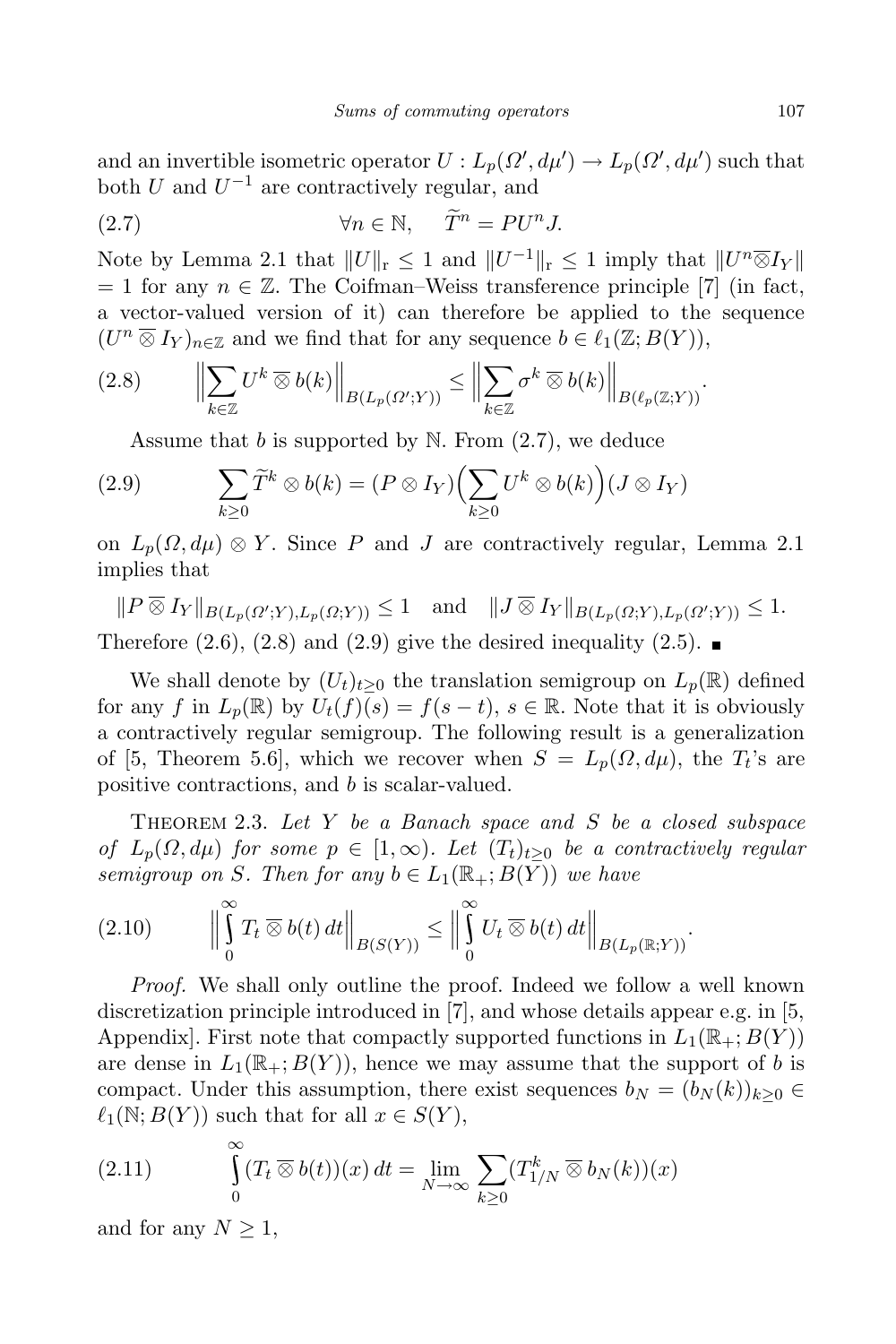108 C. Le Merdy and A. Simard

$$
(2.12) \qquad \Big\|\sum_{k\geq 0} \sigma^k \,\overline{\otimes}\, b_N(k)\Big\|_{B(\ell_p(\mathbb{Z};Y))} \leq \Big\|\int_0^\infty U_t \,\overline{\otimes}\, b(t)\,dt\Big\|_{B(L_p(\mathbb{R};Y))}.
$$

Since  $||T_{1/N}||_{r} \leq 1$ , we can apply Lemma 2.2 to obtain

$$
(2.13) \quad \left\| \sum_{k\geq 0} (T_{1/N}^k \,\overline{\otimes}\, b_N(k))(x) \right\|_{S(Y)} \leq \left\| \sum_{k\geq 0} \sigma^k \,\overline{\otimes}\, b_N(k) \right\|_{B(\ell_p(\mathbb{Z};Y))} \|x\|_{S(Y)}.
$$

The estimate  $(2.10)$  follows from  $(2.11)$ – $(2.13)$ .

**3.** Generalized  $H^{\infty}$  functional calculus for generators of con**tractively regular semigroups.**  $H^{\infty}$  functional calculus for generators of bounded semigroups, or more generally for sectorial operators, was introduced by McIntosh [23] on Hilbert spaces and then developed on general Banach spaces in [10]. Its deep connections with maximal regularity are well known; see e.g. [21] for a survey. Here we shall especially use the so-called generalized  $H^{\infty}$  functional calculus introduced in [2]. This approach was already exploited in [18], [19], and [22]. We briefly recall the relevant definitions and refer to the papers quoted above for complements.

For any  $\omega \in (0, \pi)$ , let  $\Sigma_{\omega}$  be the set of all  $z \in \mathbb{C}^*$  such that  $|\text{Arg}(z)| < \omega$ . Given a linear operator *A* on a Banach space *X*, we denote by  $D(A)$ ,  $R(A)$ , and  $N(A)$  the domain, range and kernel of  $A$  respectively. We denote by  $\sigma(A)$  the spectrum of *A* and we let  $\rho(A)$  be the resolvent set of *A*. For any  $\lambda \in \varrho(A)$ , we denote by  $R(\lambda, A) = (\lambda I_X - A)^{-1} \in B(X)$  the corresponding resolvent operator. We say that *A* is *sectorial* of type  $\omega \in (0, \pi)$  if *A* is closed, densely defined, with the property that  $\sigma(A) \subset \overline{\Sigma_{\omega}}$  and

$$
\forall \theta \in (\omega, \pi) \; \exists C > 0 \; \forall z \in (\overline{\Sigma_{\theta}})^c, \quad \|zR(z, A)\| \le C.
$$

We recall that the negative generator of a bounded  $c_0$ -semigroup is sectorial of type *π/*2 and that an operator *−A* is the generator of a bounded analytic semigroup if and only if *A* is sectorial of type strictly less than  $\pi/2$ .

Given a sectorial operator *A* of type  $\omega \in (0, \pi)$  we define its commutant by

$$
E_A = \{ T \in B(X) : \forall \lambda \in \varrho(A), \ TR(\lambda, A) = R(\lambda, A)T \}.
$$

For any  $\theta \in (\omega, \pi)$ , we let  $H^\infty(\Sigma_\theta; E_A)$  be the space of all bounded analytic functions  $F: \Sigma_{\theta} \to E_A$ . This is a Banach algebra for the norm

$$
||F||_{H^{\infty}(\Sigma_{\theta};E_A)} = \sup \{ ||F(z)||_{B(X)} : z \in \Sigma_{\theta} \}.
$$

We then define the (non-closed) subalgebra

$$
H_0^{\infty}(\Sigma_{\theta}; E_A) = \left\{ F \in H^{\infty}(\Sigma_{\theta}; E_A) : \text{there are } s, C > 0 \text{ such that}
$$

$$
||F(z)||_{B(X)} \le C \frac{|z|^s}{(1+|z|)^{2s}} \text{ for } z \in \Sigma_{\theta} \right\}.
$$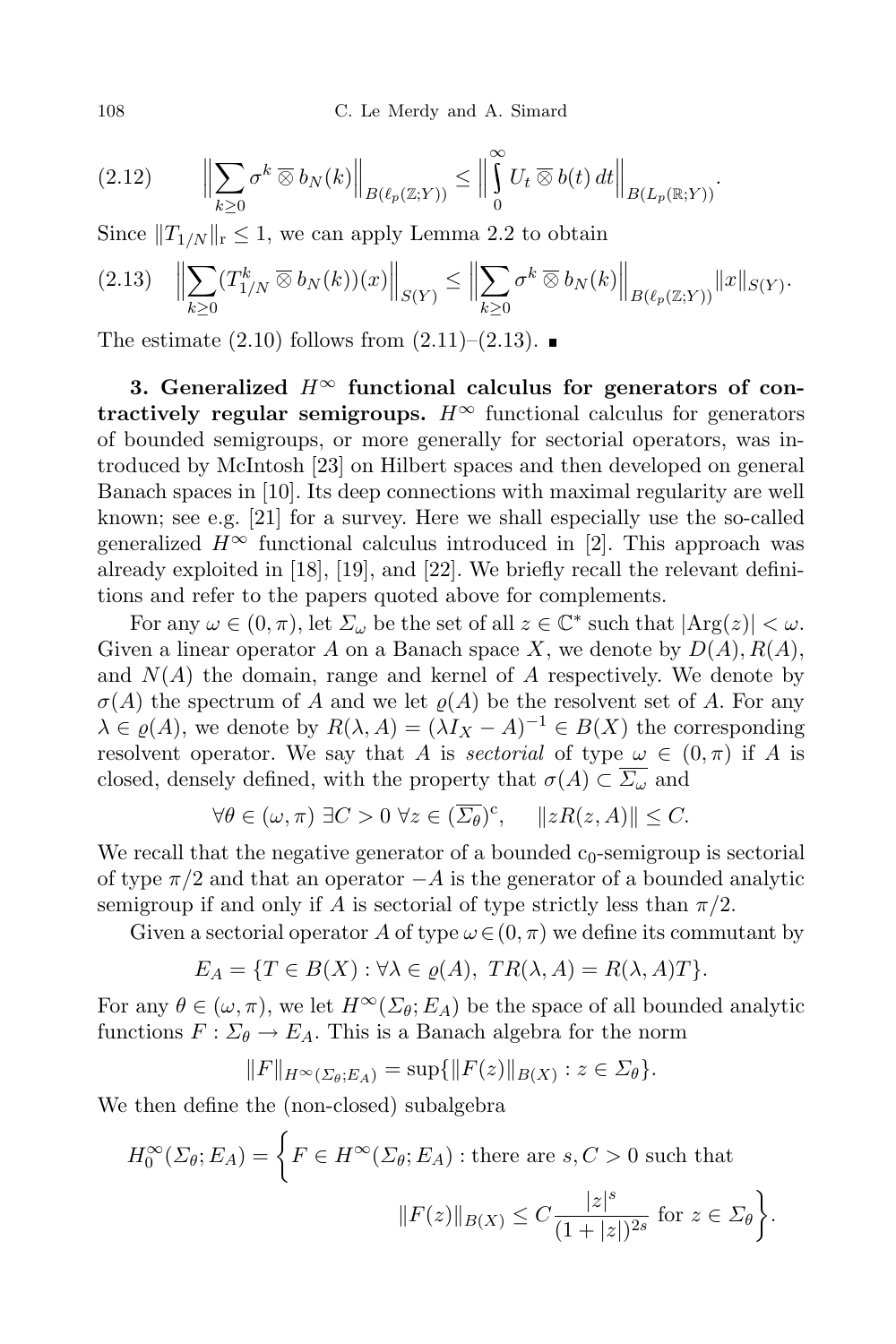Let  $\omega < \omega' < \theta < \pi$ , and let  $\Gamma_{\omega'}$  be the path defined by

$$
\Gamma_{\omega'}(t) = \begin{cases}\n-te^{i\omega'}, & t \in \mathbb{R}_-, \\
te^{-i\omega'}, & t \in \mathbb{R}_+.\n\end{cases}
$$

Then for any function  $F \in H_0^{\infty}(\Sigma_{\theta}; E_A)$  we set

(3.1) 
$$
u_A(F) = \frac{1}{2\pi i} \int\limits_{\Gamma_{\omega'}} F(\lambda) R(\lambda, A) d\lambda.
$$

Since *A* is sectorial and  $F \in H_0^{\infty}(\Sigma_{\theta}; E_A)$ ,  $u_A(F)$  is well defined and belongs to  $B(X)$ . Furthermore, the definition  $(3.1)$  does not depend on the choice of  $\omega' \in (\omega, \theta)$  and the mapping  $u_A : H_0^\infty(\Sigma_\theta; E_A) \to B(X)$  is an algebra homomorphism. Note that  $u_A$  is not bounded in general. If we moreover assume that  $N(A) = \{0\}$  and  $R(A)$  is dense in *X*, then for any  $F \in H^\infty(\Sigma_\theta; E_A)$ we may define a possibly unbounded operator  $u_A(F)$  as follows. We let  $\varphi$ be the scalar-valued function defined by  $\varphi(z) = z/(1+z)^2$ . Then for  $F \in$ *H*<sup>∞</sup>( $\Sigma$ *θ*; *E<sub>A</sub>*), the product function  $F\varphi$  belongs to  $H_0^{\infty}(\Sigma$ *θ*; *E<sub>A</sub>*) and we set

$$
u_A(F) = \varphi(A)^{-1} u_A(F\varphi),
$$

with domain equal to

$$
D(u_A(F)) = \{x \in X : u_A(F\varphi)(x) \in D(A) \cap R(A)\}.
$$

The point here is that the range of  $\varphi(A)$  is equal to  $D(A) \cap R(A)$  and that the latter space is dense in X. Consequently, the operator  $u_A(F)$  is a closed and densely defined operator, with  $D(A) \cap R(A) \subset D(u_A(F))$ . Note that  $u_A(F)$  is unbounded in general. If *F* is scalar-valued (i.e. with values in Span $\{I_X\}$ , then the operator  $u_A(F)$  is simply denoted by  $F(A)$ .

Let *Y* be a Banach space. Let  $p \in [1,\infty)$ , let  $S \subset L_p(\Omega,d\mu)$  and let *−B* be the generator of a contractively regular semigroup (*Tt*)*t≥*<sup>0</sup> on *S*. We consider the Banach space  $X = S(Y)$ . Recall that we denote by  $\beta$  the negative generator of  $(T_t \otimes I_Y)_{t>0}$  on *X*. This operator is then sectorial of type  $\pi/2$ . Via the isometric embedding (2.2), we may consider  $B(Y)$  as a (closed) subalgebra of the commutant  $E_B$ ; hence for any  $\theta > \pi/2$ , we may regard  $H_0^{\infty}(\Sigma_{\theta}; B(Y))$  as a subalgebra of  $H_0^{\infty}(\Sigma_{\theta}; E_{\mathcal{B}})$ , which allows us to define  $u_{\mathcal{B}}(F)$  for any  $F \in H_0^{\infty}(\Sigma_{\theta}; B(Y))$ . Likewise we may regard  $B(Y)$ as a subspace of  $B(L_p(\mathbb{R}; Y))$ , which is actually included in the commutant algebra  $E_{A_Y}$  of the derivation operator  $A_Y$ , and we will therefore consider operators  $u_{\mathcal{A}_Y}(F)$  for  $F \in H_0^{\infty}(\Sigma_{\theta}; B(Y))$ . Note that  $\mathcal{A}_Y$  is 1-1 with a dense range.

THEOREM 3.1. *Let Y be a Banach space. Let*  $S \subset L_p(\Omega, d\mu)$  *for some p ∈* [1*,∞*), *and let −B be the generator of a contractively regular semigroup on S.*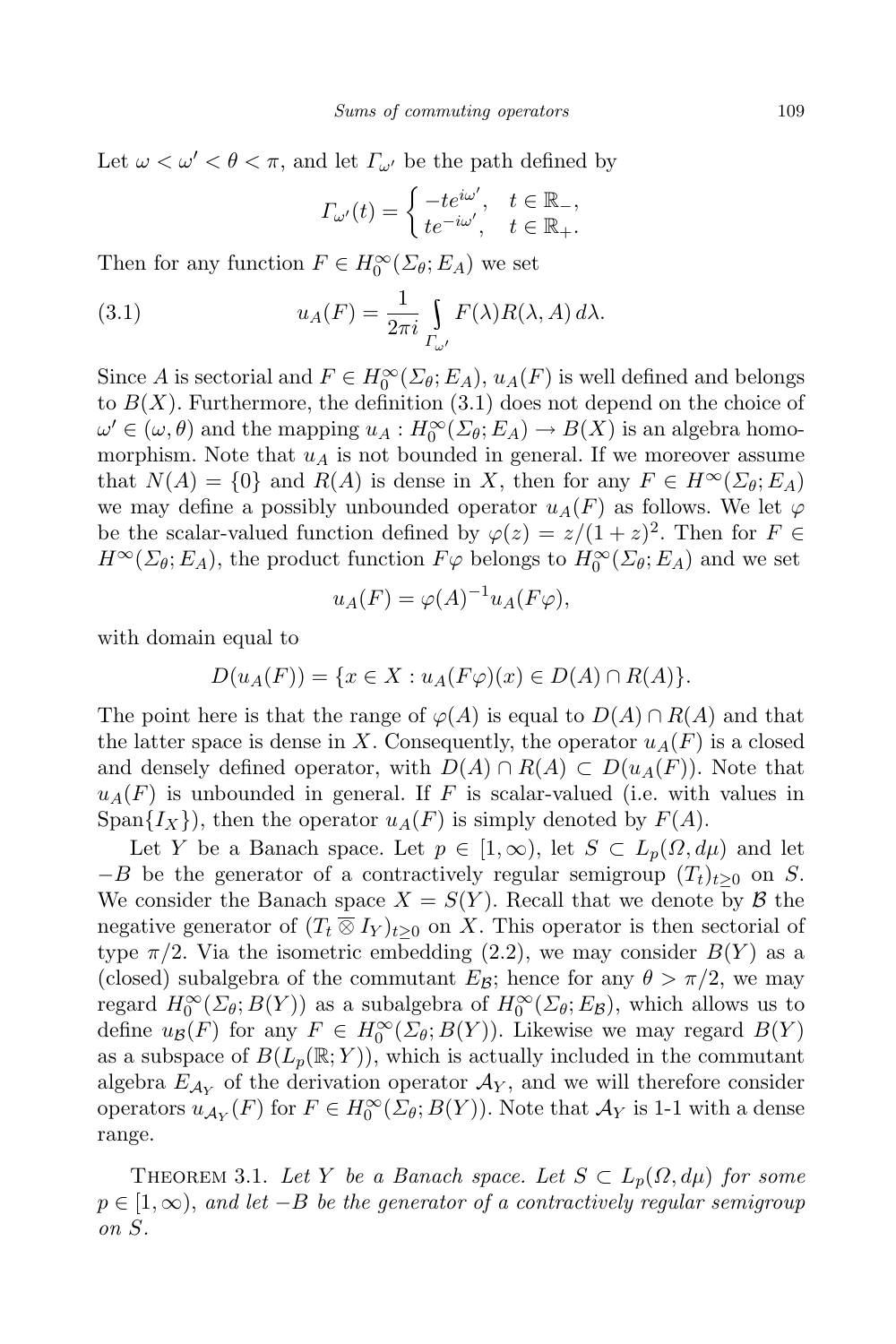(i) For any 
$$
\theta \in (\pi/2, \pi)
$$
 and any  $F \in H_0^{\infty}(\Sigma_{\theta}; B(Y)),$ 

(3.2) 
$$
||u_{\mathcal{B}}(F)||_{B(S(Y))} \leq ||u_{\mathcal{A}_Y}(F)||_{B(L_p(\mathbb{R};Y))}.
$$

(ii) *Assume that B is* 1-1 *with dense range, and let*  $F \in H^\infty(\Sigma_\theta; B(Y))$ for some  $\theta \in (\pi/2, \pi)$ . If  $u_{\mathcal{A}_Y}(F)$  is bounded on  $L_p(\mathbb{R}; Y)$ , then  $u_{\mathcal{B}}(F)$  is *bounded on*  $S(Y)$ *.* 

*Proof.* Let  $\theta \in (\pi/2, \pi)$  and let  $F \in H_0^\infty(\Sigma_\theta; B(Y))$ . We choose  $\omega' \in$  $(\pi/2, \theta)$ . By the definition of  $H_0^{\infty}(\Sigma_{\theta}; B(Y))$ , the integral  $\int_{\Gamma_{\omega'}} ||F(\lambda)|| \frac{d\lambda}{\lambda}$  $\frac{d\lambda}{\lambda}$  is finite and hence

$$
\int_{\Gamma_{\omega'}} \int_{0}^{\infty} ||F(\lambda)|| \cdot |e^{\lambda t}| \, |d\lambda| \, dt < \infty.
$$

By Fubini's Theorem, we may therefore define  $b \in L_1(\mathbb{R}_+; B(Y))$  by letting

$$
b(t) = -\frac{1}{2\pi i} \int\limits_{\Gamma_{\omega'}} F(\lambda) e^{\lambda t} d\lambda
$$

and for any  $f \in S$  and any  $y \in Y$  we have

$$
\int_{0}^{\infty} (T_t \otimes b(t))(f \otimes y) dt = -\frac{1}{2\pi i} \int_{0}^{\infty} \int_{\Gamma_{\omega'}} T_t(f) \otimes F(\lambda)(y) e^{\lambda t} d\lambda dt
$$

$$
= \frac{1}{2\pi i} \int_{\Gamma_{\omega'}} \left( -\int_{0}^{\infty} T_t(f) e^{\lambda t} dt \right) \otimes F(\lambda)(y) d\lambda
$$

$$
= \frac{1}{2\pi i} \int_{\Gamma_{\omega'}} (R(\lambda, B) \otimes F(\lambda))(f \otimes y) d\lambda.
$$

Applying formula (3.1), we deduce that for any  $x \in S \otimes Y$ ,

$$
u_{\mathcal{B}}(F)(x) = \int_{0}^{\infty} (T_t \otimes b(t))(x) dt.
$$

Similarly,

$$
u_{\mathcal{A}_Y}(F)(x) = \int_{0}^{\infty} (U_t \otimes b(t))(x) dt.
$$

Indeed,  $\mathcal{A}_Y$  is the negative generator of  $(U_t \overline{\otimes} I_Y)_{t>0}$  on  $L_p(\mathbb{R}; Y)$ . The inequality (3.2) therefore follows from (2.10).

Let us show (ii). We assume that *B* (hence  $\mathcal{B}$ ) is 1-1 with dense range. We let  $\theta \in (\pi/2, \pi)$  and  $F \in H^\infty(\Sigma_\theta; B(Y))$  and we assume that  $u_{\mathcal{A}_Y}(F)$  is bounded. We introduce the sequence  $(\varphi_n)_{n>1}$  of rational functions defined by

$$
\varphi_n(z) = \frac{n^2 z}{(n+z)(1+nz)}.
$$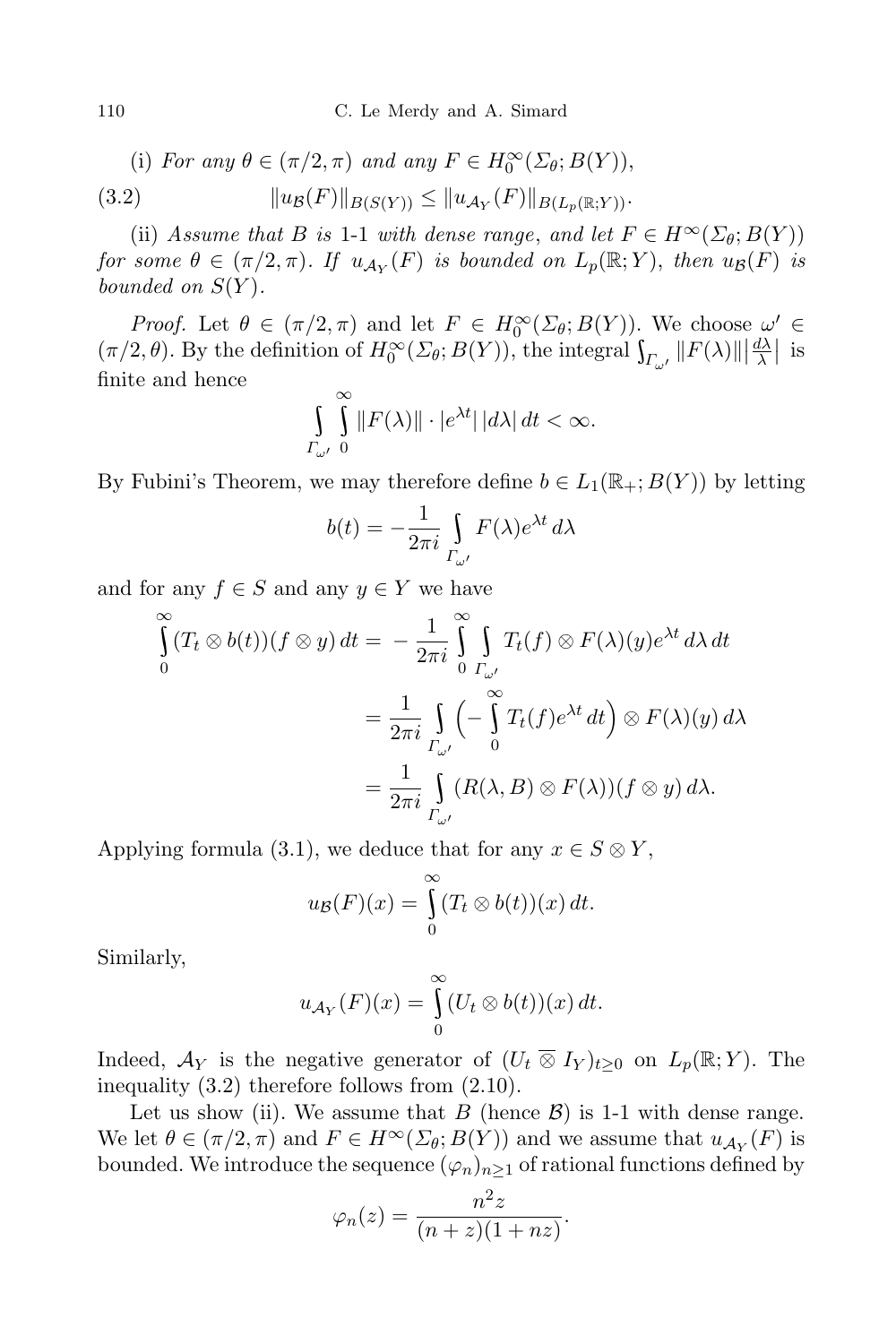Let  $x \in X = S(Y)$ . Each  $F\varphi_n$  belongs to  $H_0^{\infty}(\Sigma_{\theta}; B(Y))$ , hence by (i) we have

$$
||u_{\mathcal{B}}(F\varphi_n)(x)||_{S(Y)} \leq ||u_{\mathcal{A}_Y}(F\varphi_n)||_{B(L_p(\mathbb{R};Y))}||x||_{S(Y)}.
$$

For any  $n \geq 1$ ,  $\varphi_n(\mathcal{B})(x)$  belongs to  $R(\mathcal{B}) \cap D(\mathcal{B})$ , hence to  $D(u_{\mathcal{B}}(F))$ , and since  $u_B$  is a homomorphism on  $H_0^{\infty}(\Sigma_{\theta}; B(Y))$ , we see that  $u_B(F\varphi_n)(x) =$  $u_{\mathcal{B}}(F)[\varphi_n(\mathcal{B})(x)]$ . Similarly,  $u_{\mathcal{A}_Y}(F\varphi_n) = u_{\mathcal{A}_Y}(F)\varphi_n(\mathcal{A}_Y)$ . Consequently,

(3.3) 
$$
||u_{\mathcal{B}}(F)[\varphi_{n}(\mathcal{B})(x)]||_{S(Y)} \leq ||u_{\mathcal{A}_Y}(F)||_{B(L_p(\mathbb{R};Y))} ||\varphi_{n}(\mathcal{A}_Y)||_{B(L_p(\mathbb{R};Y))} ||x||_{S(Y)}.
$$

By the sectoriality of *B*, the sequence  $\varphi_n(\mathcal{B})$  strongly converges to the identity on X (see e.g. [21]). Again the sectoriality of  $\mathcal{A}_Y$  implies that the sequence  $(\varphi_n(\mathcal{A}_Y))_{n>0}$  is bounded. Hence the boundedness of  $u_{\mathcal{B}}(F)$  follows from  $(3.3)$ .

We shall deduce two corollaries from Theorem 3.1. If *A* is a sectorial operator of type  $\omega \in (0, \pi)$  on a Banach space X, and if  $\theta \in (\omega, \pi)$ , we say that *A* admits a *bounded*  $H^{\infty}(\Sigma_{\theta})$  *functional calculus* if there exists a constant  $K > 0$  such that

$$
\forall F \in H_0^{\infty}(\Sigma_{\theta}), \qquad \|F(A)\|_{B(X)} \le K \|F\|_{H^{\infty}(\Sigma_{\theta})}.
$$

We recall (see [23], [10]) that if *A* is 1-1 with dense range, then this is equivalent to the property that  $F(A)$  is a bounded operator for any  $F \in H^{\infty}(\Sigma_{\theta}).$ It was proved in [9] and [14] that negative generators of contractively regular semigroups on  $L_p$  spaces  $(1 < p < \infty)$  admit a bounded  $H^{\infty}$  functional calculus. We provide a generalization to subspaces of *L<sup>p</sup>* spaces.

COROLLARY 3.2. *Let*  $p \in (1, \infty)$ , *let*  $S \subset L_p(\Omega, d\mu)$  *be an*  $SL_p$  *space*, *and let −B be the generator of a contractively regular semigroup on S. Then for*  $any \theta > \pi/2$ , *B admits a bounded*  $H^{\infty}(\Sigma_{\theta})$  *functional calculus.* 

*Proof.* We fix  $\theta > \pi/2$  and apply Theorem 3.1 with  $Y = \mathbb{C}$ . For any  $F \in H_0^{\infty}(\Sigma_{\theta})$ , we have  $||F(B)|| \le ||F(A)||$ , where  $A = A_{\mathbb{C}}$  is the derivation on  $L_p(\mathbb{R})$ . This operator admits a bounded  $H^{\infty}(\Sigma_{\theta})$  functional calculus (see [9]), hence the result follows at once.  $\blacksquare$ 

REMARK 3.3. If *Y* is UMD, the operator  $\mathcal{A}_Y$  admits a bounded  $H^{\infty}(\Sigma_{\theta})$ functional calculus, hence for any *B* as in Corollary 3.2 and any UMD Banach space *Y*, the operator *B* admits a bounded  $H^{\infty}(\Sigma_{\theta})$  functional calculus on  $S(Y)$ .

COROLLARY 3.4. Let  $p \in (1, \infty)$  and let  $-B$  be the generator of a con*tractively regular semigroup on some*  $SL_p$  *space*  $S \subset L_p(\Omega, d\mu)$ *. Let*  $C$  *be an operator on a Banach space Y which satisfies* MR*∞. Then the operator*  $B + C : D(B) \cap D(C) \rightarrow S(Y)$  *is closed, and there exists a constant*  $K > 0$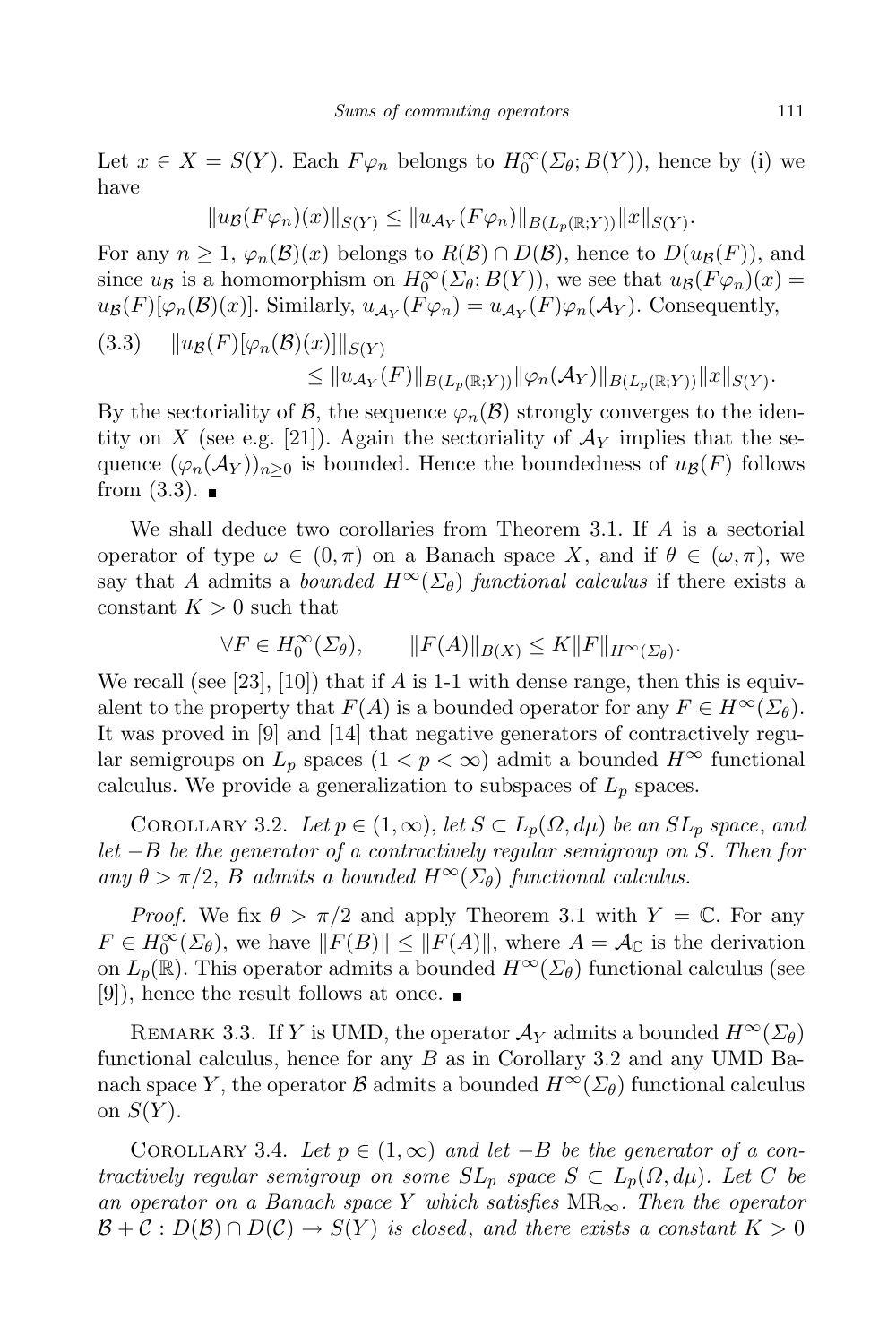*such that*

$$
(3.4) \qquad \forall u \in D(\mathcal{B}) \cap D(\mathcal{C}), \quad \|\mathcal{C}u\|_{S(Y)} \leq K \|(\mathcal{B}+\mathcal{C})u\|_{S(Y)}.
$$

*Proof.* Here we denote by  $C$  the closure of  $I_S \otimes C$  on  $S(Y)$  and to avoid confusion, we denote by  $C_1$  the closure of  $I_{L_p(\mathbb{R})} \otimes C$  on  $L_p(\mathbb{R}; Y)$ . Since C is sectorial of type  $\omega < \pi/2$ , the function  $F_C: z \mapsto z(z+C)^{-1}$  belongs to  $H^{\infty}(\Sigma_{\theta}; B(Y))$  for some  $\theta > \pi/2$ . We assume that *C* satisfies  $MR_{\infty}$ , hence applying  $(1.1)$ , there is a constant  $K > 0$  such that

 $\forall v \in D(\mathcal{A}_Y) \cap D(\mathcal{C}_1), \quad \|\mathcal{A}_Yv\|_{L_p(\mathbb{R};Y)} \leq K \|(\mathcal{A}_Y + \mathcal{C}_1)v\|_{L_p(\mathbb{R};Y)}.$ 

By [18, Proposition 2.6], this implies that  $u_{\mathcal{A}_Y}(F_C)$  is bounded. Assume for simplicity that  $B$  is 1-1 with dense range. Then Theorem 3.1(ii) implies that  $u_{\mathcal{B}}(F_C)$  is bounded, hence again by [18, Proposition 2.6], we see that  $B + C$  is closed and that (3.4) holds. When *B* is not 1-1 with dense range we can consider the operators  $B + \varepsilon I<sub>S</sub>$  for  $\varepsilon > 0$ , which are invertible and are negative generators of contractively regular semigroups. Then it is easy to check that they satisfy (3.4) with a constant *K* not depending on  $\varepsilon > 0$ . We conclude by letting  $\varepsilon$  tend to 0.

REMARK 3.5. Let  $S \subset L_p(\Omega, d\mu)$ , *Y*, *B*, and *C* be as in Corollary 3.4. Then let  $(T_t)_{t>0}$  and  $(V_t)_{t>0}$  be the semigroups generated by  $-B$  and  $-C$  on *S* and *Y* respectively. It follows from [25, A-I, 3.7] that  $B+C$  is the negative generator of the semigroup  $(T_t \overline{\otimes} V_t)_{t>0}$ . We may derive two simple properties from this fact. First, if  $\beta$  is sectorial of type  $\langle \pi/2 \rangle$ , then the operator  $\beta+\mathcal{C}$  is sectorial of type  $\langle \pi/2 \text{ as well. Second, assume that } Y \subset L_p(\Omega', \mu')$  is also an *SL*<sub>*p*</sub> space. Then using Fubini, we may regard  $S(Y) \subset L_p(\Omega \times \Omega', \mu \otimes \mu')$  as an  $SL_p$  space in an obvious way. Assume moreover that  $(V_t)_{t\geq0}$  is contractively regular. Using the identity  $S(Y)(\ell_n^{\infty}) = S(Y(\ell_n^{\infty})) = Y(S(\ell_n^{\infty}))$  for any  $n \geq 1$ , it is easy to check that  $(T_t \overline{\otimes} V_t)_{t>0}$  is also contractively regular. Thus the assumption that *−B* and *−C* generate contractively regular semigroups implies that the same is true for  $-(\mathcal{B} + \mathcal{C})$ .

**4. A generalization of theorems of Lamberton and Weis on maximal regularity.** For operators *B* and *C* as in Corollary 3.4, the next general result gives a sufficient condition under which the sum  $B + C$  satisfies MR*∞*.

THEOREM 4.1. Let  $p \in (1, \infty)$ , let *S* be a closed subspace of some  $L_p(Q, d\mu)$  *and let Y be a Banach space. Let*  $-P$  *be the generator of a contractively regular semigroup on S and assume that B is sectorial of type strictly* less than  $\pi/2$  and satisfies  $MR_{\infty}$  on  $S(Y)$ . Then for any operator C  $\mathcal{O}(n)$  *Y* satisfying  $MR_{\infty}$ , the sum  $\mathcal{B} + \mathcal{C}$  is closed and satisfies  $MR_{\infty}$  on  $S(Y)$ .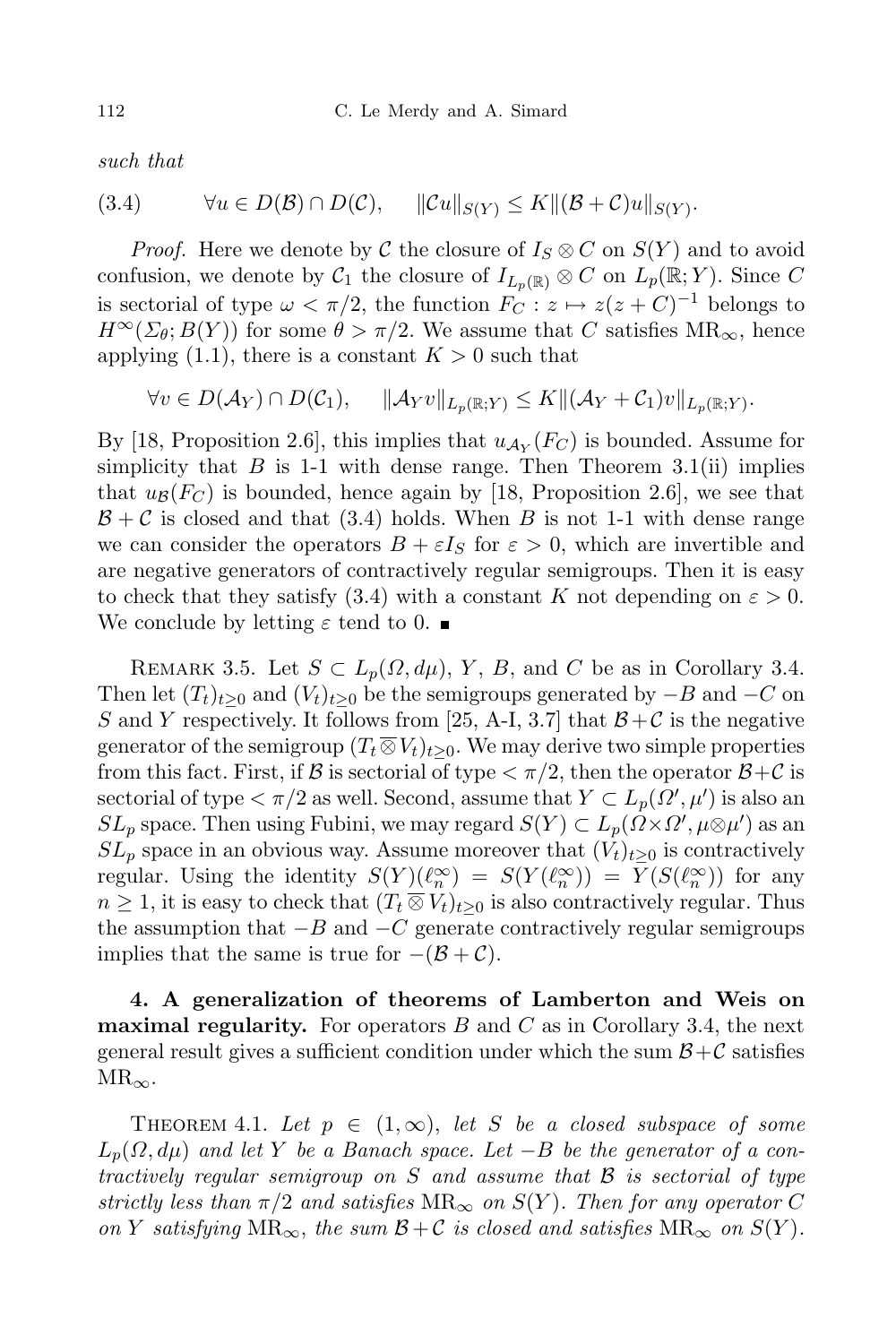*Proof.* We let  $X = S(Y)$ . We know from Corollary 3.4 and Remark 3.5 that  $C + B$  is closed and sectorial of type strictly less than  $\pi/2$  on X. Let A be the derivation operator on  $L_p(\mathbb{R})$ , and let  $\Delta = D(A) \otimes D(B) \otimes D(C)$  $L_p(\mathbb{R}) \otimes S \otimes Y \subset L_p(\mathbb{R}; X)$ . Using the bounded net of mappings  $nR(-n, A)$  $n'R(-n', B) \otimes n''R(-n'', C) : L_p(\mathbb{R}; X) \to \Delta \subset L_p(\mathbb{R}; X)$ , for  $n, n', n'' \ge 1$ , it is not hard to see that  $B + C$  satisfies  $MR_{\infty}$  provided that there exists a constant  $K > 0$  such that for any  $u \in \Delta$ ,

$$
(4.1) \quad || (A \otimes I_S \otimes I_Y)u||
$$
  
\n
$$
\leq K || (A \otimes I_S \otimes I_Y + I_{L_p} \otimes B \otimes I_Y + I_{L_p} \otimes I_S \otimes C)u||.
$$

Let  $\mathcal{B}_0$  be the closure of  $I_{L_p} \otimes B$  on  $L_p(\mathbb{R}; S)$ . Our assumption that  $\mathcal B$  satisfies  $MR_{\infty}$  implies that *B* satisfies  $MR_{\infty}$ , hence by Corollary 3.4 and Remark 3.5,  $B_0 + A_S$  is the negative generator of a contractively regular semigroup on  $L_p(\mathbb{R}; S)$ . Using the identification  $L_p(\mathbb{R}; S)(Y) = L_p(\mathbb{R}; X)$  and applying Corollary 3.4, we deduce that there is a constant  $K_1 > 0$  such that for any *u ∈ ∆*,

$$
||(A \otimes I_S \otimes I_Y + I_{L_p} \otimes B \otimes I_Y)u||
$$
  
\n
$$
\leq K_1 ||(A \otimes I_S \otimes I_Y + I_{L_p} \otimes B \otimes I_Y + I_{L_p} \otimes I_S \otimes C)u||.
$$

We assumed that  $\beta$  satisfies  $MR_{\infty}$  on X, hence we have an estimate  $||(A \otimes I_S \otimes I_Y)u|| \leq K_2||(A \otimes I_S \otimes I_Y + I_{L_n} \otimes B \otimes I_Y)u||$  on  $\Delta$ , whence  $(4.1)$  with  $K = K_1 K_2$ .

REMARK 4.2. Let *S*, *Y*, *B*, *C*,  $(T_t)_{t>0}$  and  $(V_t)_{t>0}$  be as in Theorem 4.1 and Remark 3.5. Then our Theorem 4.1 says that if  $(T_t \otimes I_Y)_{t>0}$  extends to a bounded analytic semigroup on  $S(Y)$  whose negative generator satisfies  $MR_{\infty}$ , and if that of  $(I_S \overline{\otimes} V_t)_{t>0}$  satisfies  $MR_{\infty}$ , then the negative generator of the product semigroup  $(T_t \otimes V_t)_{t>0}$  satisfies  $MR_\infty$  as well.

We now turn to the special case when  $S = L_p(\Omega, d\mu)$ , with  $p \in (1, \infty)$ . Let  $(T_t)_{t>0}$  be a bounded analytic semigroup on  $L_p(\Omega, d\mu)$ . It was proved by Weis [35, Section 4] that if in addition,  $(T_t)_{t>0}$  is a contractively regular semigroup, then its negative generator satisfies MR*∞*. (In fact Weis only stated this result in the case when the  $T_t$ 's are positive contractions but his proof works as well in the general case.) Recall that Lamberton [17] had obtained the same conclusion under the assumption that for any  $t \geq 0$ ,  $T_t$ extends to contractions from  $L_1(\Omega, d\mu)$  into itself and from  $L_\infty(\Omega, d\mu)$  into itself. It should be noticed that Weis's theorem contains Lamberton's as a special case. Indeed, using interpolation (see  $|3|$ ), it is easy to see that if a linear operator  $T: L_p(\Omega, d\mu) \to L_p(\Omega, d\mu)$  is both contractive on  $L_1(\Omega, d\mu)$ and on  $L_{\infty}(\Omega, d\mu)$ , then  $||T||_{r} \leq 1$ . It was observed in [8] that Lamberton's Theorem may be extended to  $L_p(\Omega; Y)$ , provided that Y is any UMD Banach lattice. Here is an extension of these results.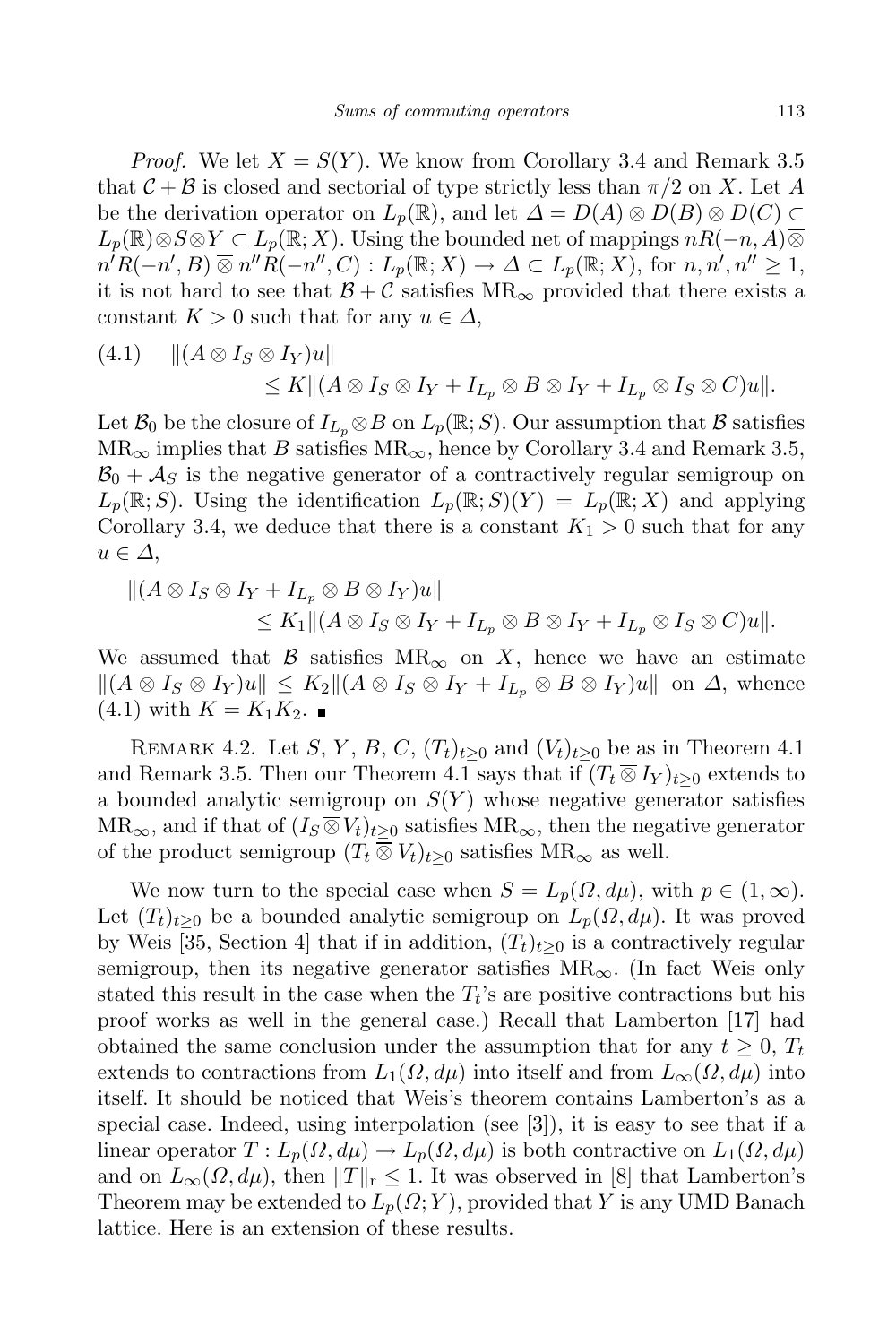THEOREM 4.3. Let Y be a UMD Banach lattice, let  $(\Omega, \mu)$  be a measure space, and let  $p \in (1,\infty)$ . Let  $(T_t)_{t>0}$  and  $(V_t)_{t\geq 0}$  be two bounded analytic *semigroups on*  $L_p(\Omega, d\mu)$  *and Y respectively. Assume that*  $||T_t||_r \leq 1$  *for any*  $t > 0$ .

(i)  $(T_t \overline{\otimes} I_Y)_{t>0}$  *extends to a bounded analytic semigroup on*  $L_p(\Omega; Y)$ *whose negative generator satisfies*  $MR_{\infty}$ *.* 

(ii) *If the negative generator of*  $(V_t)_{t>0}$  *satisfies*  $MR_\infty$ *, then the negative generator of*  $(T_t \overline{\otimes} V_t)_{t>0}$  *satisfies*  $MR_{\infty}$  *as well on*  $L_p(\Omega; Y)$ *.* 

*Proof.* Clearly (ii) follows from (i), Theorem 4.1, and Remark 4.2 hence we only need to prove (i). We shall use complex interpolation, for which we refer to [3]. Improving an earlier result of Pisier [27], Rubio de Francia [31, Part IIIc] showed the following extrapolation result. Given a UMD Banach lattice *Y*, there exist a Hilbert space  $H_0$  and a UMD Banach space  $Y_0$  such that  $Y = [H_0, Y_0]_\alpha$  for some  $\alpha \in (0, 1)$ . We then have

$$
L_p(\Omega;Y) = [L_p(\Omega;H_0), L_p(\Omega;Y_0)]_{\alpha}
$$

by [3, Theorem 5.1.2]. We let *B* be the negative generator of  $(T_t)_{t>0}$ . Then we denote by  $\mathcal{B}_0$ ,  $\mathcal{B}_\alpha$  and  $\mathcal{B}_1$  the negative generators of  $(T_t \overline{\otimes} I_{H_0})_{t \geq 0}$ ,  $(T_t \overline{\otimes} I_Y)_{t \geq 0}$ , and  $(T_t \overline{\otimes} I_{Y_0})_{t \geq 0}$  respectively.

Assume for a while that these operators are invertible, so that we may consider their imaginary powers. Our goal is to show that

(4.2) 
$$
\exists K > 0 \ \exists \theta < \pi/2 \ \forall s \in \mathbb{R}, \quad \|\mathcal{B}_{\alpha}^{is}\| \leq K e^{\theta|s|}.
$$

Once it is proved, we can conclude as follows. By [30, Theorem 2], this estimate shows that  $−\mathcal{B}_\alpha$  generates a bounded analytic semigroup on  $L_p(\Omega; Y)$ . Furthermore *Y* is a UMD Banach space, hence  $L_p(\Omega; Y)$  is UMD as well and so by [12], (4.2) ensures that  $\mathcal{B}_{\alpha}$  satisfies  $MR_{\infty}$ .

We now proceed to the proof of (4.2). It follows from [16, Corollary 5.2] (and its proof) that *B* admits a bounded  $H^{\infty}(\Sigma_{\theta_0})$  functional calculus for some  $\theta_0 < \pi/2$ . In particular, there is a constant  $K_0 > 0$  such that  $||B^{is}|| \leq K_0 e^{\theta_0 |s|}$  for any  $s \in \mathbb{R}$ . Moreover the space  $H_0$  is a Hilbert space, hence for any  $T \in B(L_p(\Omega))$ , the operator  $T \otimes I_{H_0}$  extends to a bounded operator of norm equal to  $||T||$  on  $L_p(\Omega; H_0)$ . Since  $\mathcal{B}_0^{is}$  is the closure of  $B^{is} \otimes I_{H_0}$  for any  $s \in \mathbb{R}$ , we obtain

$$
(4.3) \qquad \exists K_0 > 0 \; \exists \theta_0 < \pi/2 \; \forall s \in \mathbb{R}, \quad \|\mathcal{B}_0^{is}\| \le K_0 e^{\theta_0|s|}.
$$

On the other hand, since  $Y_0$  is UMD the operator  $\mathcal{B}_1$  admits a bounded  $H^{\infty}(\Sigma_{\theta})$  functional calculus for any  $\theta > \pi/2$ . Indeed, this is implicit in [5]; see also Remark 3.3. In particular,

(4.4) 
$$
\forall \theta_1 > \pi/2 \; \exists K_1 > 0 \; \forall s \in \mathbb{R}, \quad \|\mathcal{B}_1^{is}\| \leq K_1 e^{\theta_1|s|}.
$$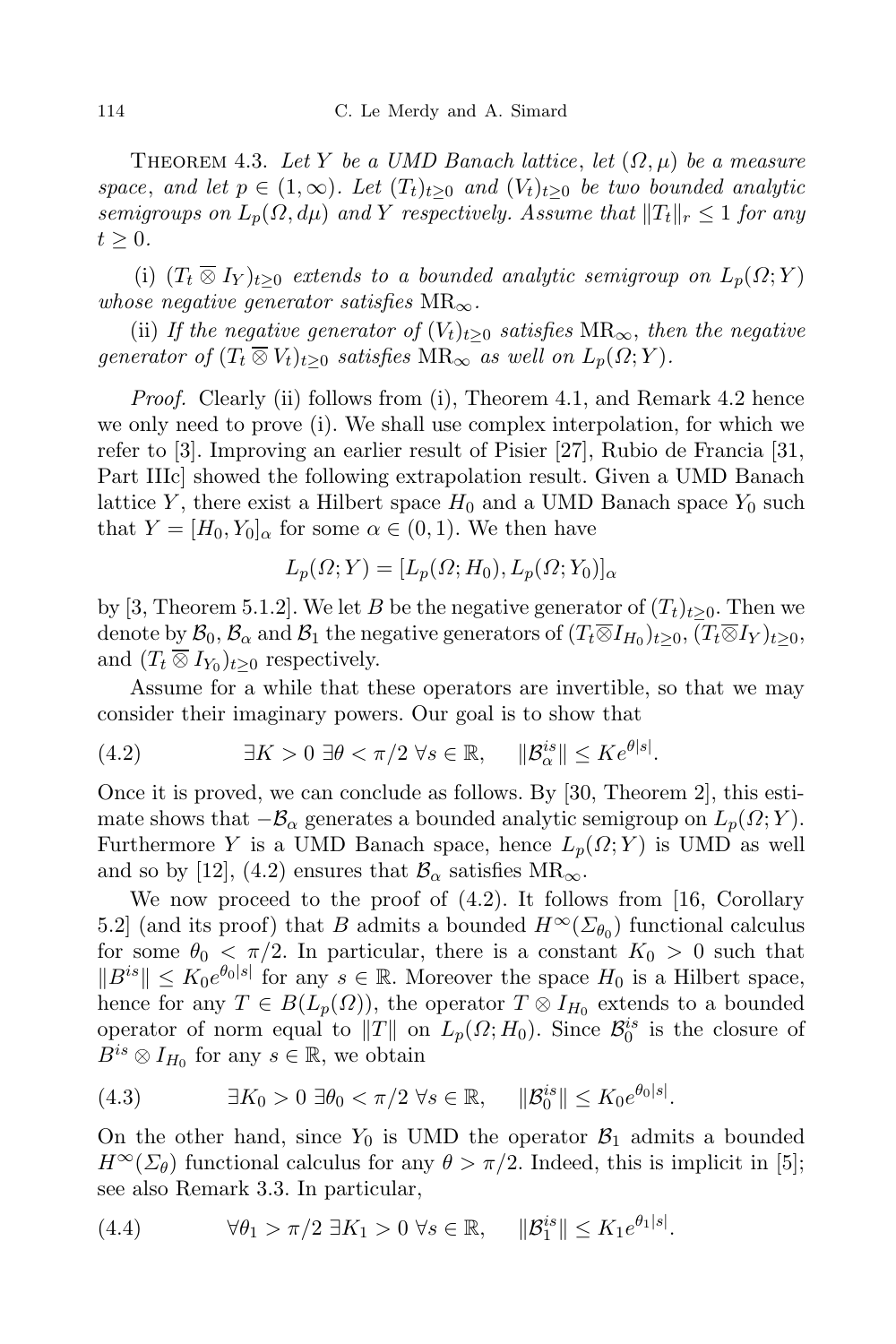We then choose  $\theta_1$  such that

(4.5) 
$$
\theta = (1 - \alpha)\theta_0 + \alpha\theta_1 < \pi/2.
$$

By construction, the imaginary powers  $\mathcal{B}_0^{is}$ ,  $\mathcal{B}_\alpha^{is}$  and  $\mathcal{B}_1^{is}$  are compatible, hence by interpolation,

$$
\forall s \in \mathbb{R}, \quad \|\mathcal{B}_{\alpha}^{is}\| \le \|\mathcal{B}_{0}^{is}\|^{1-\alpha}\|\mathcal{B}_{1}^{is}\|^{\alpha}.
$$

The estimate (4.2) now follows from (4.3)–(4.5), with  $K = K_0^{1-\alpha} K_1^{\alpha}$ .

The general case can be deduced as follows. For any  $\varepsilon > 0$ , replace  $(T_t)_{t>0}$ by  $(e^{-\varepsilon t}T_t)_{t\geq0}$ . Then  $\mathcal{B}_0$ ,  $\mathcal{B}_{\alpha}$  and  $\mathcal{B}_1$  are replaced by  $\mathcal{B}_0 + \varepsilon I$ ,  $\mathcal{B}_{\alpha} + \varepsilon I$  and  $B_1 + \varepsilon I$ . These operators are invertible, hence the preceding reasoning can be applied to them. The point is that the constants  $K_0$  and  $K_1$  appearing in (4.3) and (4.4) can be chosen to be independent of  $\varepsilon > 0$ . Indeed, this follows from the boundedness of the  $H^{\infty}$  functional calculi of  $\mathcal{B}_0$  and  $\mathcal{B}_1$ . Consequently, (4.2) is now replaced by

$$
\exists K > 0 \; \exists \theta < \pi/2 \; \forall \varepsilon > 0 \; \forall s \in \mathbb{R}, \quad \|(\mathcal{B}_{\alpha} + \varepsilon I)^{is}\| \leq K e^{\theta|s|}.
$$

Applying [12], we obtain an estimate  $||A_Xu|| \le K'||A_Xu + \overline{I_{L_p} \otimes B_\alpha}u + \varepsilon u||$ for some constant  $K'$  only depending on  $K$ ,  $\theta$ ,  $p$  and  $Y$ . In particular  $K'$ does not depend on  $\varepsilon > 0$ , hence we finally get the desired inequality.

REMARK 4.4. It is clear from the above proof that Theorem 4.3 remains true if *Y* is any UMD Banach space with the property that  $Y = [H, Z]_{\alpha}$  for some space *H* isomorphic to a quotient of a subspace of an  $L_p$  space (this includes Hilbert spaces), some UMD Banach space  $Z$ , and some  $\alpha \in (0,1)$ . This holds in particular if *Y* is the Schatten *p*-class, for  $p \in (1, \infty)$ , or more generally a non-commutative  $L_p$  space for  $p \in (1, \infty)$ . We do not know if Theorem 4.3 is true for any UMD Banach space *Y* .

**5. Maximal regularity on Hilbert-space-valued** *L<sup>p</sup>* **spaces.** Let *H* be a Hilbert space, let  $p \in (1, \infty)$ , and let  $(\Omega, \mu)$  be a measure space. We let *B* and *C* be two sectorial operators of type strictly less than *π/*2 on *H* and  $L_p(\Omega, d\mu)$  respectively, and denote as usual by *B* and *C* their extensions to  $L_p(\Omega; H)$ . We look for conditions under which the sum  $B + C$  on  $L_p(\Omega; H)$ is closed and satisfies  $MR_{\infty}$ . It was proved in [18] that this holds true if we assume that *C* admits a bounded  $H^{\infty}(\Sigma_{\theta})$  functional calculus on  $L_p(\Omega, d\mu)$ for some  $\theta < \pi/2$ . In Theorem 5.2, we prove that the same result holds if the assumption of bounded  $H^{\infty}$  functional calculus is assigned to *B* (and *C*) satisfies MR*∞*).

We fix an orthonormal basis  $(e_i)_{i \in I}$  on *H*, for some index set *I*. Let  $(g_i)_{i \in I}$  be a family of complex independent Gaussian normal variables on a probability space  $(\Omega', \mu')$ . Then we let  $S \subset L_p(\Omega', \mu')$  be the closed linear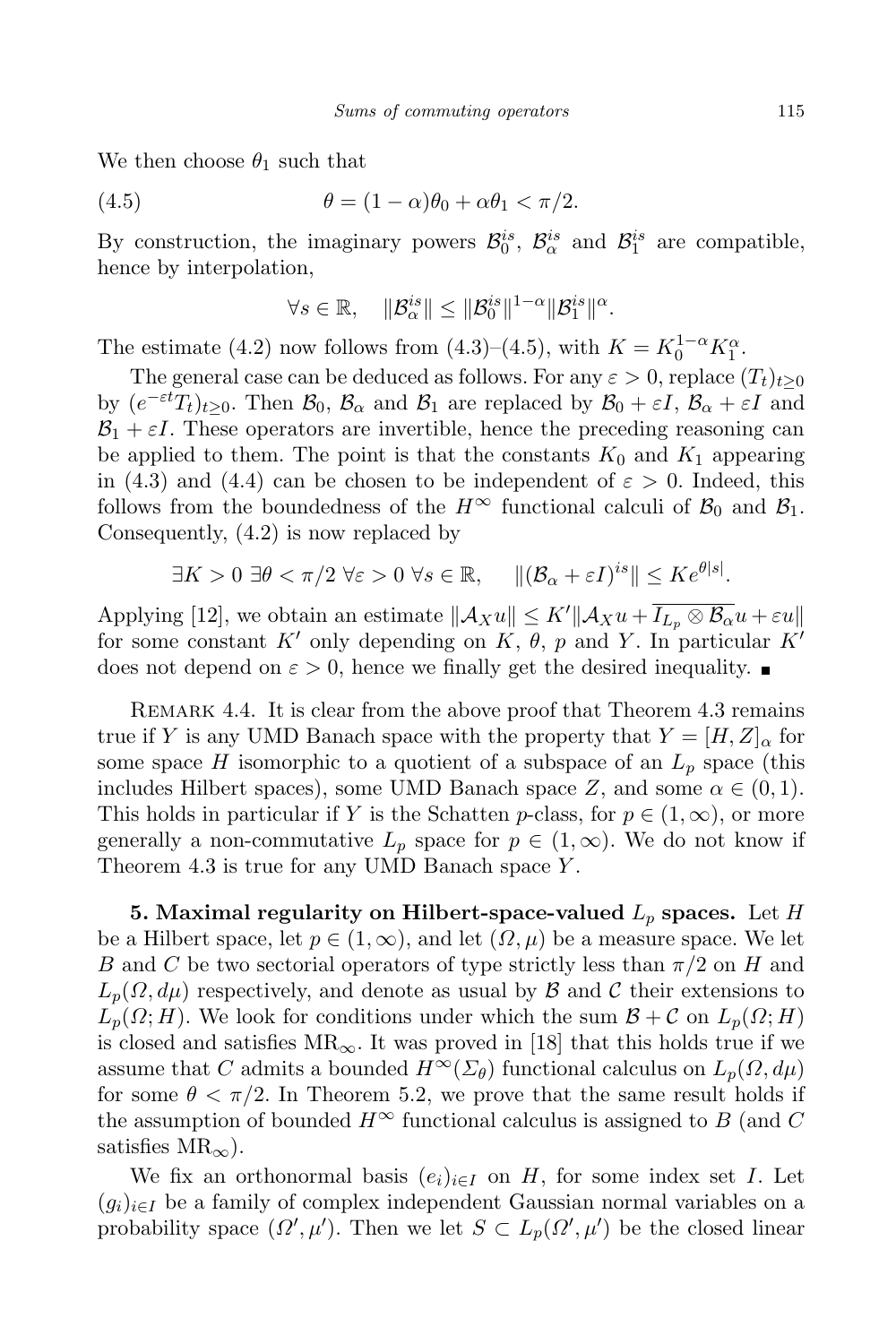span of  $\{g_i : i \in I\}$ . For any finitely supported family of complex numbers  $(t_i)_{i\in I}$ , we have  $\|\sum_i t_i g_i\|_p = \alpha_p \left(\sum_i |t_i|^2\right)^{1/2}$ , where  $\alpha_p$  is the  $L_p$  norm of any  $g_i$ . Thus the mapping  $e_i \mapsto \alpha_p^{-1} g_i$  induces an isometric identification  $H = S$ , whence

(5.1) 
$$
L_p(\Omega; H) = S(L_p(\Omega, d\mu)).
$$

LEMMA 5.1. *Any* bounded operator  $T : S \rightarrow S$  is automatically regular,  $with$   $||T|| = ||T||$ <sub>r</sub>.

*Proof.* When *I* is finite, this follows from [28, Proposition 3.7] and Lemma 2.1. The general case follows by a simple approximation argument.

THEOREM 5.2. *Assume that C satisfies*  $MR_{\infty}$  *on*  $L_p(\Omega, d\mu)$  *with*  $p \in$ (1*,∞*)*. Let B be the negative generator of a bounded analytic semigroup*  $\mathcal{O}(nH)$ , which admits a bounded  $H^{\infty}$  functional calculus. Then  $\mathcal{B}+\mathcal{C}$  is closed *and satisfies*  $MR_{\infty}$  *on*  $L_p(\Omega; H)$ *.* 

*Proof.* The operator *B* satisfies  $MR_\infty$  (see [33]), hence using the identification  $L_p(\mathbb{R}; L_p(\Omega; H)) = L_p(\Omega; L_p(\mathbb{R}; H))$ , we see that *B* satisfies  $MR_\infty$ . Let  $(T_t)_{t>0}$  be generated by *−B* on *H*. Since *B* admits a bounded  $H^∞$ functional calculus, it follows from [20, Theorem 4.3] that there exists an invertible operator *R* on *H* such that  $(RT_tR^{-1})_{t\geq 0}$  is a contraction semigroup. We let  $\mathcal{R} = I_{L_p(\Omega,d\mu)} \overline{\otimes} R \in B(L_p(\Omega;H))$ . Then  $\mathcal{R} \mathcal{B} \mathcal{R}^{-1}$  clearly satisfies  $MR_{\infty}$ . Let us identify *H* with  $S \subset L_p(\Omega', \mu')$  as explained above. Then  $(RT_tR^{-1})_{t\geq0}$  is contractively regular thanks to Lemma 5.1. It therefore follows from Theorem 4.1 and (5.1) that  $\mathcal{R} \mathcal{B} \mathcal{R}^{-1} + \mathcal{C}$  is closed and satisfies  $MR_{\infty}$  on  $S(L_p(\Omega, d\mu))$ , hence on  $L_p(\Omega; H)$ . Since

$$
\mathcal{R} \mathcal{B} \mathcal{R}^{-1} + \mathcal{C} = \mathcal{R} (\mathcal{B} + \mathcal{C}) \mathcal{R}^{-1},
$$

the result follows at once.

REMARK 5.3. We wish to mention a result which essentially follows from [34] and was indicated to us by Nigel Kalton (in June 2000). Let *X* be a Banach space and let *−B* and *−C* be the generators of two commuting bounded analytic semigroups  $(T_t)_{t>0}$  and  $(V_t)_{t>0}$  on X. Recall from [25, A-I, 3.7] that the product semigroup  $(T_t V_t)_{t>0}$  is bounded analytic and that its generator is  $-(B+C)$ . Kalton's observation is that if *B* and *C* satisfy  $MR_{\infty}$  and if *X* is UMD, then  $\overline{B+C}$  satisfies  $MR_{\infty}$ . Indeed, since *X* is UMD, it follows from [34, Theorem 4.2] that there exists  $\theta > 0$  such that the two sets  $\{e^{-zB}: z \in \Sigma_{\theta}\}$  and  $\{e^{-zC}: z \in \Sigma_{\theta}\}$  are *R*-bounded. Then the "product set"  $\{e^{-zB}e^{-zC}: z \in \Sigma_{\theta}\}\)$  is *R*-bounded as well. Hence applying [34, Theorem 4.2] again, we deduce that  $\overline{B+C}$  satisfies  $MR_{\infty}$ . This yields an alternate route to prove the second half of either Theorem 4.3 or Theorem 5.2. We also refer to [16] for recent developments.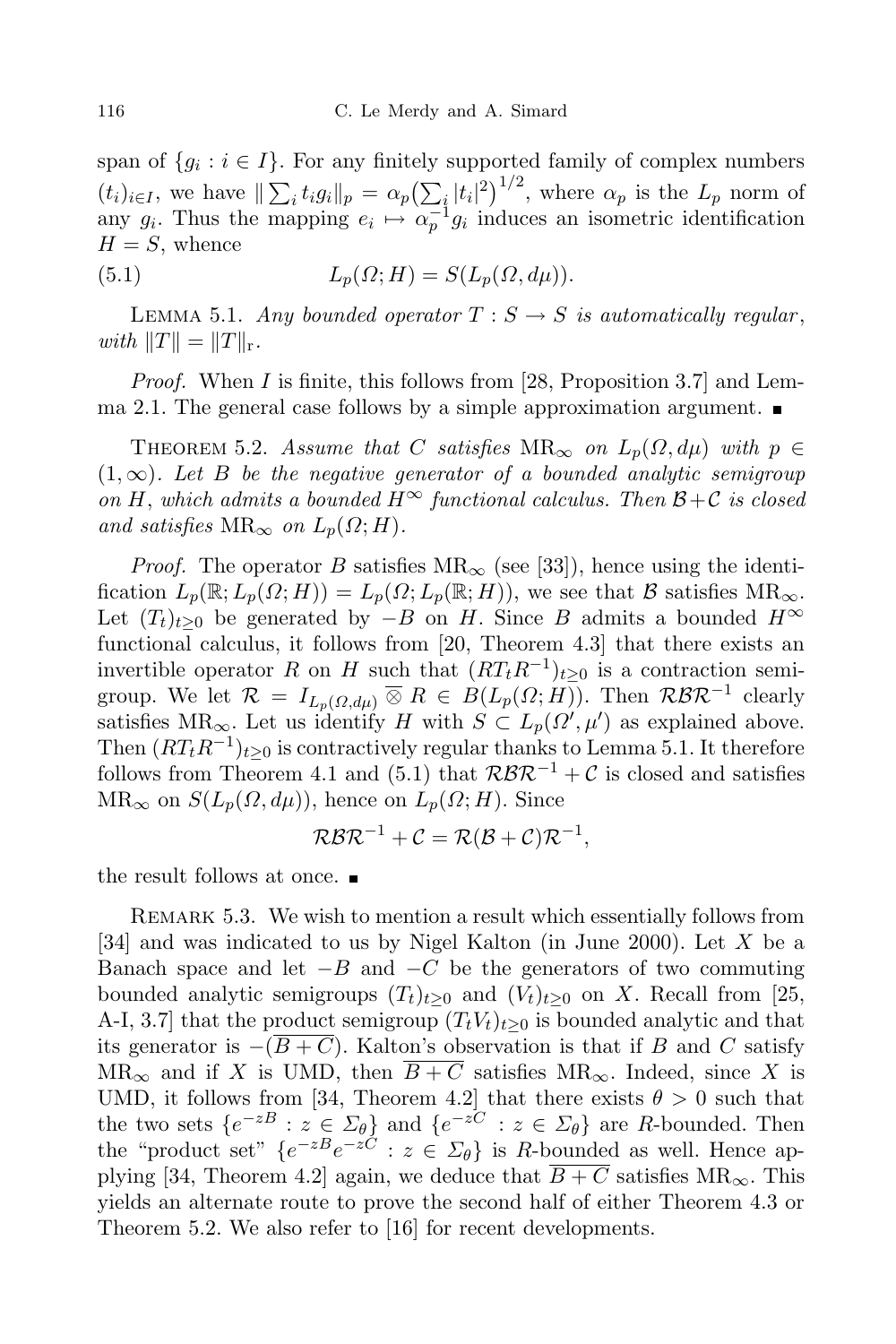## **References**

- [1] M. Akcoglu, *A pointwise ergodic theorem in Lp-spaces*, Canad. J. Math. 27 (1975), 1075–1082.
- [2] D. Albrecht, *Functional calculi of commuting unbounded operators*, Ph.D. thesis, Monash University, Melbourne, 1994.
- [3] J. Bergh and J. Löfström, *Interpolation Spaces. An Introduction*, Springer, New York, 1976.
- [4] P. Cannarsa and V. Vespri, *On maximal Lp regularity for the abstract Cauchy problem*, Boll. Un. Mat. Ital. B (6) 5 (1986), 165–175.
- [5] P. Cl´ement and J. Pruss, *Completely positive measures and Feller semigroups*, Math. Ann. 287 (1990), 73–105.
- [6] R. Coifman, R. Rochberg and G. Weiss, *Applications of transference*: *the Lp version of von Neumann's inequality and the Littlewood–Paley–Stein theory*, in: Linear Spaces and Approximation, Birkhäuser, Basel, 1978, 53–67.
- [7] R. Coifman and G. Weiss, *Transference Methods in Analysis*, CBMS Regional Conf. Ser. in Math. 31, Amer. Math. Soc., 1977.
- [8] T. Coulhon et D. Lamberton, *Régularité*  $L_p$  *pour les équations d'évolution*, Séminaire d'Analyse Fonctionnelle Paris VI-VII (1984-85), 155–165.
- [9] M. Cowling, *Harmonic analysis on semigroups*, Ann. of Math. 117 (1983), 267–283.
- [10] M. Cowling, I. Doust, A. McIntosh and A. Yagi, *Banach space operators with a bounded*  $H^\infty$  *functional calculus*, J. Austral. Math. Soc. Ser. A 60 (1996), 51–89.
- [11] G. Dore, *Lp-regularity for abstract differential equations*, in: Functional Analysis and Related Topics, Lecture Notes in Math. 1540, Springer, 1993, 25–38.
- [12] G. Dore and A. Venni, *On the closedness of the sum of two closed operators*, Math. Z. 196 (1987), 189–201.
- [13] —, —, *Some results about complex powers of closed operators*, J. Math. Anal. Appl. 149 (1990), 124–136.
- [14] X. T. Duong, *H<sup>∞</sup> functional calculus of second order elliptic partial differential operators on L p spaces*, in: Miniconference on Operators in Analysis (Sydney, 1989), Proc. Centre Math. Anal. Austral. Nat. Univ. 24, Canberra, 1990, 91–102.
- [15] N. Kalton and G. Lancien, *A solution to the problem of*  $L^p$ -maximal regularity, Math. Z. 235 (2000), 559–568.
- [16] N. Kalton and L. Weis, *The*  $H^{\infty}$  *calculus* and *sums* of *closed operators*, preprint, 2000.
- $[17]$  D. Lamberton, *Equations d'évolution linéaires* associées à *des* semigroupes *de contractions dans les espaces Lp*, J. Funct. Anal. 72 (1987), 252–262.
- [18] F. Lancien, G. Lancien and C. Le Merdy, *A joint functional calculus for sectorial operators with commuting resolvents*, Proc. London Math. Soc. 77 (1998), 387–414.
- [19] G. Lancien and C. Le Merdy, *A generalized*  $H^{\infty}$  *functional calculus for operators on subspaces of Lp and applications to maximal regularity*, Illinois J. Math. 42 (1998), 470–480.
- [20] C. Le Merdy, *The similarity problem for bounded analytic semigroups on Hilbert space*, Semigroup Forum 56 (1998), 205–224.
- $[21] \quad -$ ,  $H^{\infty}$  *functional calculus and applications to maximal regularity*, Publ. Math. Besançon 16 (1999), 41–77.
- [22] —, *Counterexamples on Lp-maximal regularity*, Math. Z. 230 (1999), 47–62.
- [23] A. McIntosh, *Operators which have an H<sup>∞</sup> functional calculus*, in: Miniconference on Operator Theory and Partial Differential Equations (North Ryde, 1986), Proc. Centre Math. Anal. Austral. Nat. Univ. 14, Canberra, 1986, 210–231.